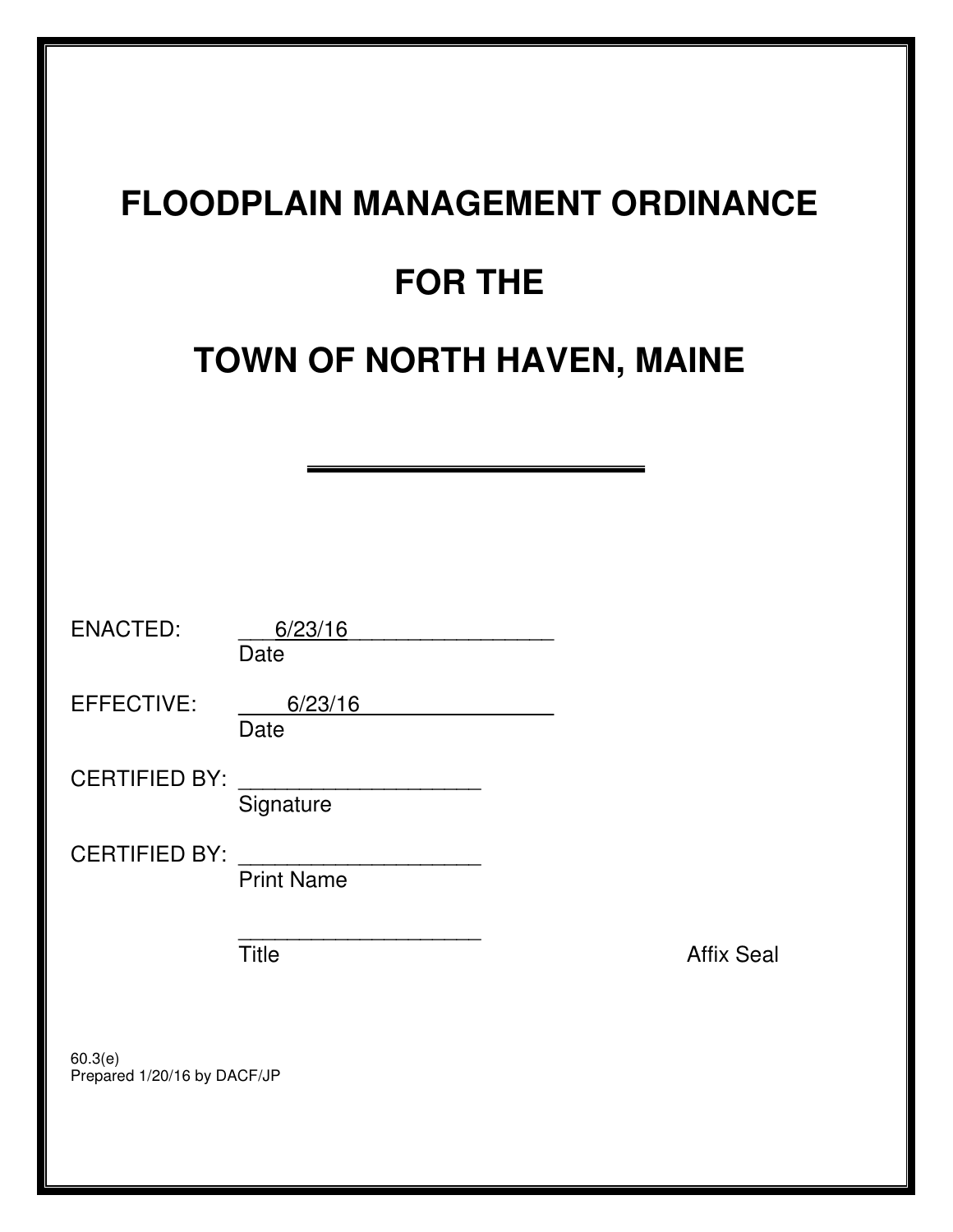# FLOODPLAIN MANAGEMENT ORDINANCE

#### **CONTENTS**

| <b>ARTICLE</b> |                                                      | <b>PAGE</b> |
|----------------|------------------------------------------------------|-------------|
| $\mathbf{I}$ . |                                                      |             |
| II.            |                                                      |             |
| Ш.             |                                                      |             |
| IV.            |                                                      |             |
| $V_{\cdot}$    | REVIEW STANDARDS FOR FLOOD HAZARD DEVELOPMENT PERMIT |             |
| VI.            |                                                      |             |
| VII.           |                                                      |             |
| VIII.          |                                                      |             |
| IX.            | REVIEW OF SUBDIVISIONS AND DEVELOPMENT PROPOSALS14   |             |
| $X_{\cdot}$    |                                                      |             |
| XI.            |                                                      |             |
| XII.           |                                                      |             |
| XIII.          |                                                      |             |
| XIV.           |                                                      |             |
| XV.            |                                                      |             |

# 60.3 (e) Rev. 01/16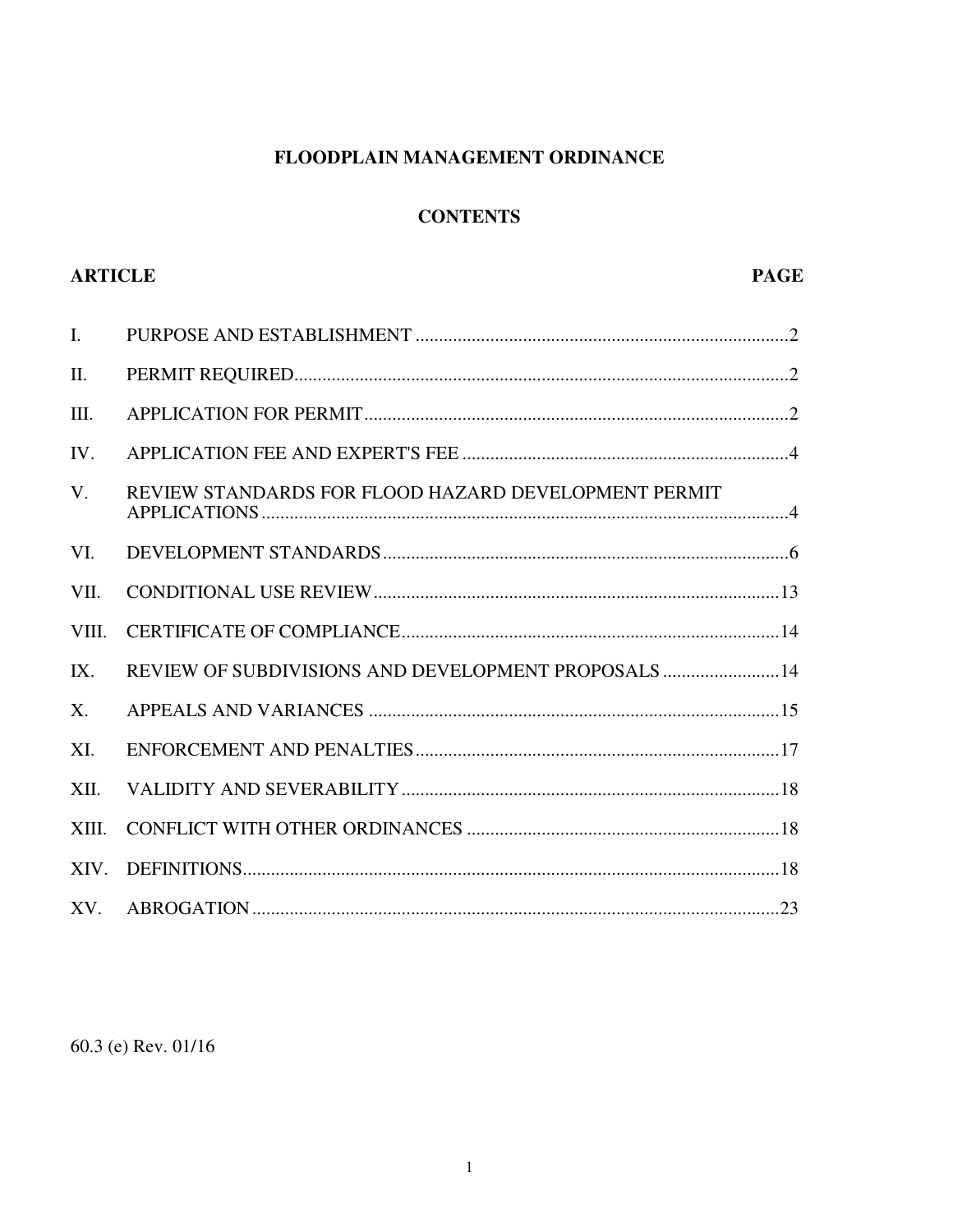# **ARTICLE I–PURPOSE AND ESTABLISHMENT**

Certain areas of the Town of North Haven, Maine are subject to periodic flooding, causing serious damages to properties within these areas. Relief is available in the form of flood insurance as authorized by the National Flood Insurance Act of 1968.

Therefore, the Town of North Haven, Maine has chosen to become a participating community in the National Flood Insurance Program, and agrees to comply with the requirements of the National Flood Insurance Act of 1968 (P.L. 90-488, as amended) as delineated in this Floodplain Management Ordinance.

It is the intent of the Town of North Haven, Maine to require the recognition and evaluation of flood hazards in all official actions relating to land use in the floodplain areas having special flood hazards.

The Town of North Haven has the legal authority to adopt land use and control measures to reduce future flood losses pursuant to Title 30-A MRSA, Sections 3001-3007, 4352, 4401-4407, and Title 38 MRSA, Section 440.

The National Flood Insurance Program, established in the aforesaid Act, provides that areas of the Town of North Haven having a special flood hazard be identified by the Federal Emergency Management Agency and that floodplain management measures be applied in such flood hazard areas. This Ordinance establishes a Flood Hazard Development Permit system and review procedure for development activities in the designated flood hazard areas of the Town of North Haven, Maine.

The areas of special flood hazard, Zones A, AE, and VE for the Town of North Haven, Knox County, Maine, identified by the Federal Emergency Management Agency in a report entitled "Flood Insurance Study – Knox County, Maine," dated July 6, 2016 with accompanying "Flood Insurance Rate Map" dated July 6, 2016 with panels: 204D, 210D, 211D, 212D, 217D, 218D, 219D, 229D, 230D, 233D, 236D, 237D, 238D, 239D, 241D, 243D, 245D, 352D, 356D, 377D, 380D, 381D, 382D, 383D, 401D, and 406D, derived from the county wide digital Flood Insurance Rate Map entitled "Digital Flood Insurance Rate Map, Knox County, Maine," are hereby adopted by reference and declared to be a part of this Ordinance.

#### **ARTICLE II - PERMIT REQUIRED**

Before any construction or other development (as defined in Article XIV), including the placement of manufactured homes, begins within any areas of special flood hazard established in Article I, a Flood Hazard Development Permit shall be obtained from the Code Enforcement Officer except as provided in Article VII. This permit shall be in addition to any other permits which may be required pursuant to the codes and ordinances of the Town of North Haven, Maine.

#### **ARTICLE III - APPLICATION FOR PERMIT**

The application for a Flood Hazard Development Permit shall be submitted to the Code Enforcement Officer and shall include:

- A. The name, address and phone number of the applicant, owner, and contractor;
- B. An address and a map indicating the location of the construction site;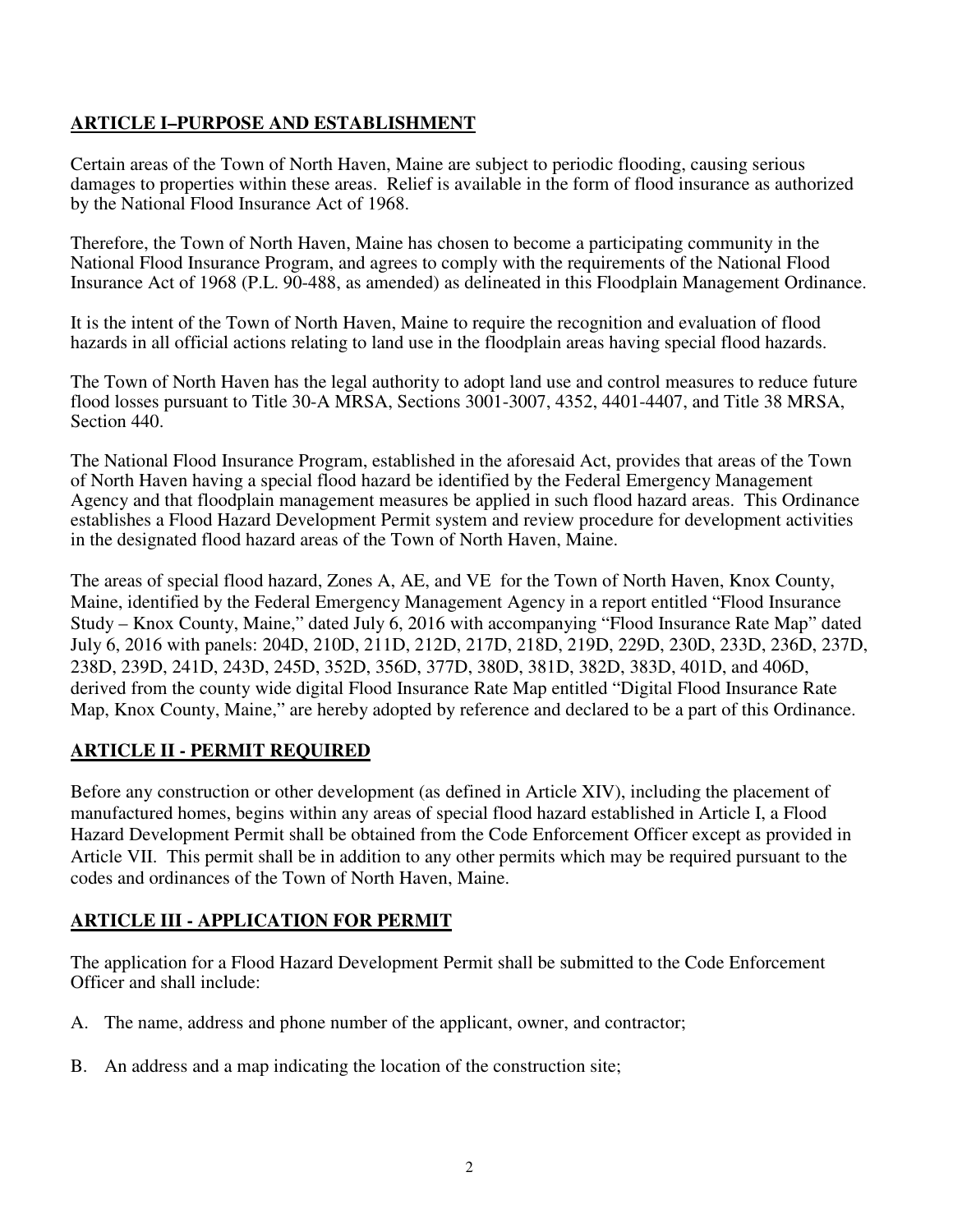- C. A site plan showing location of existing and/or proposed development, including but not limited to structures, sewage disposal facilities, water supply facilities, areas to be cut and filled, and lot dimensions;
- D. A statement of the intended use of the structure and/or development;
- E. A statement of the cost of the development including all materials and labor;
- F. A statement as to the type of sewage system proposed;
- G. Specification of dimensions of the proposed structure and/or development;

[Items H-K.3. apply only to new construction and substantial improvements.]

- H. The elevation in relation to the National Geodetic Vertical Datum (NGVD), North American Vertical Datum (NAVD), or to a locally established datum in Zone A only, of the:
	- 1. base flood at the proposed site of all new or substantially improved structures, which is determined:
		- a. in Zones AE and VE from data contained in the "Flood Insurance Study Knox County, Maine," as described in Article I; or,
		- b. in Zone A:
			- (1) from any base flood elevation data from federal, state, or other technical sources (such as FEMA's Quick-2 model, FEMA 265), including information obtained pursuant to Article VI.K. and IX.D.;
			- (2) from the contour elevation extrapolated from a best fit analysis of the floodplain boundary when overlaid onto a USGS Quadrangle Map or other topographic map prepared by a Professional Land Surveyor or registered professional engineer, if the floodplain boundary has a significant correlation to the elevation contour line(s); or, in the absence of all other data,
			- (3) to be the elevation of the ground at the intersection of the floodplain boundary and a line perpendicular to the shoreline which passes along the ground through the site of the proposed building.
	- 2. highest and lowest grades at the site adjacent to the walls of the proposed building;
	- 3. lowest floor, including basement; and whether or not such structures contain a basement; and,
	- 4. level, in the case of non-residential structures only, to which the structure will be floodproofed;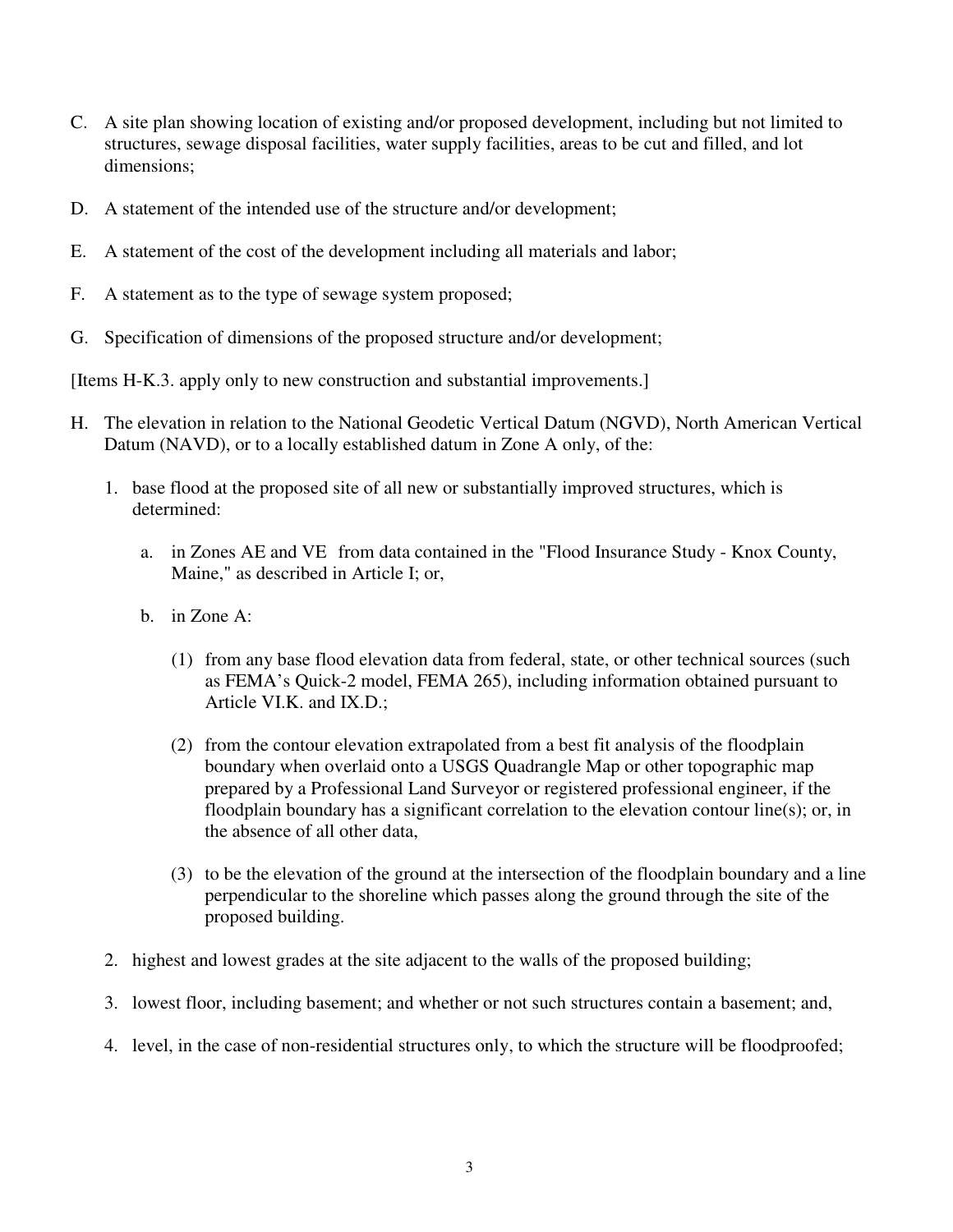- I. A description of an elevation reference point established on the site of all developments for which elevation standards apply as required in Article VI;
- J. A written certification by a Professional Land Surveyor, registered professional engineer or architect, that the base flood elevation and grade elevations shown on the application are accurate
- K. The following certifications as required in Article VI by a registered professional engineer or architect:
	- 1. a Floodproofing Certificate (FEMA Form 81-65, as amended), to verify that the floodproofing methods for any non-residential structures will meet the floodproofing criteria of Article III.H.4.; Article VI.G.; and other applicable standards in Article VI;
	- 2. a V-Zone Certificate to verify that the construction in coastal high hazard areas, Zone VE, will meet the criteria of Article VI.P.; and other applicable standards in Article VI;
	- 3. a Hydraulic Openings Certificate to verify that engineered hydraulic openings in foundation walls will meet the standards of Article VI.L.2.a.;
	- 4. a certified statement that bridges will meet the standards of Article VI.M.;
	- 5. a certified statement that containment walls will meet the standards of Article VI.N.;
- L. A description of the extent to which any water course will be altered or relocated as a result of the proposed development; and,
- M. A statement of construction plans describing in detail how each applicable development standard in Article VI will be met.

# **ARTICLE IV - APPLICATION FEE AND EXPERT'S FEE**

A non-refundable application fee of \$50.00 shall be paid to the Town Clerk and a copy of a receipt for the same shall accompany the application.

An additional fee may be charged if the Code Enforcement Officer and/or Board of Appeals needs the assistance of a professional engineer or other expert. The expert's fee shall be paid in full by the applicant within 10 days after the town submits a bill to the applicant. Failure to pay the bill shall constitute a violation of the ordinance and be grounds for the issuance of a stop work order. An expert shall not be hired by the municipality at the expense of an applicant until the applicant has either consented to such hiring in writing or been given an opportunity to be heard on the subject. An applicant who is dissatisfied with a decision to hire expert assistance may appeal that decision to the Board of Appeals.

# **ARTICLE V - REVIEW STANDARDS FOR FLOOD HAZARD DEVELOPMENT PERMIT APPLICATIONS**

The Code Enforcement Officer shall: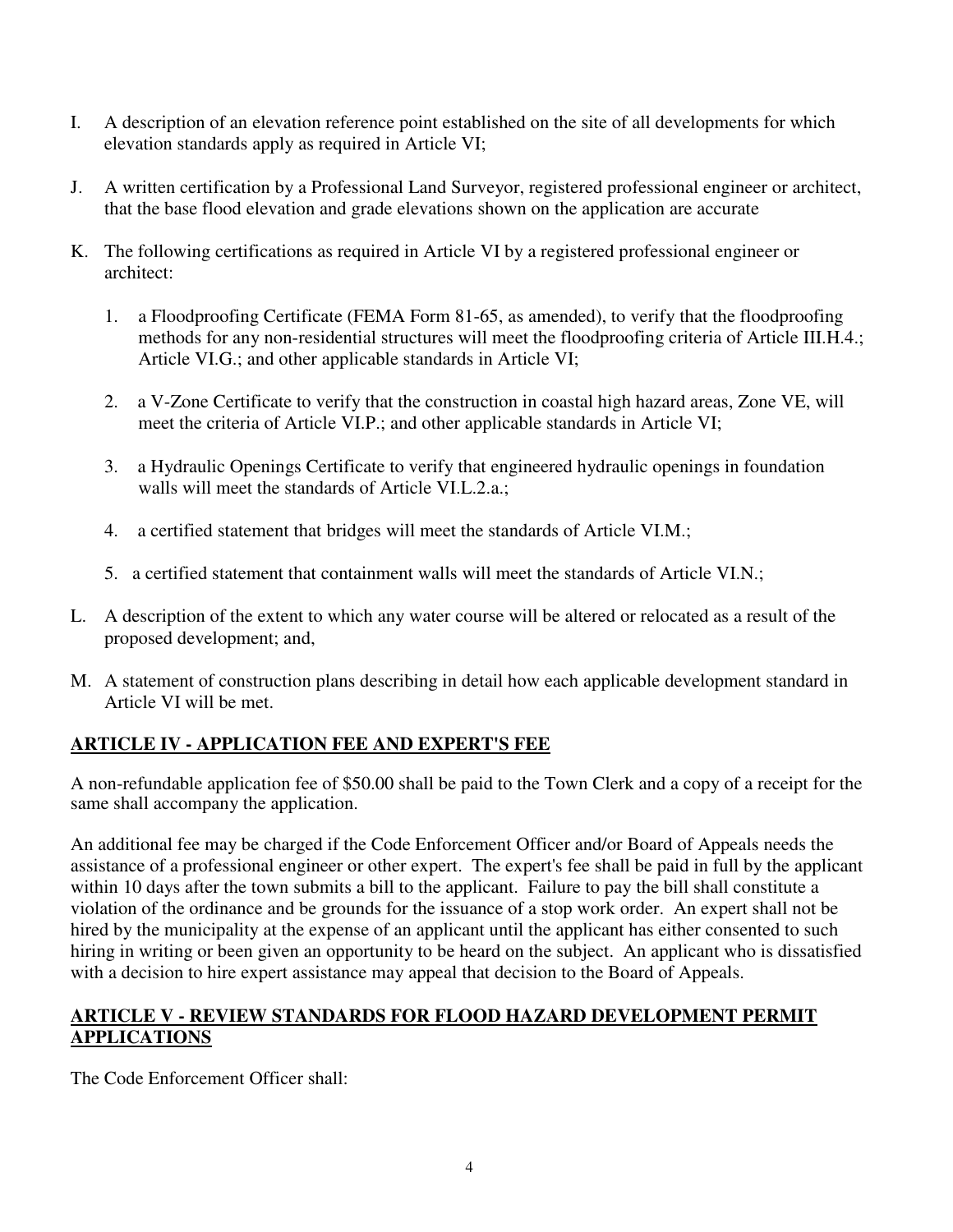- A. Review all applications for the Flood Hazard Development Permit to assure that proposed developments are reasonably safe from flooding and to determine that all pertinent requirements of Article VI (Development Standards) have been, or will be met;
- B. Utilize, in the review of all Flood Hazard Development Permit applications:
	- 1. the base flood and floodway data contained in the "Flood Insurance Study Knox County, Maine," as described in Article I.;
	- 2. in special flood hazard areas where base flood elevation and floodway data are not provided, the Code Enforcement Officer shall obtain, review and reasonably utilize any base flood elevation and floodway data from federal, state, or other technical sources, including information obtained pursuant to Article III.H.1.b.; Article VI.K.; and Article IX.D., in order to administer Article VI of this Ordinance; and,
	- 3. when the community establishes a base flood elevation in a Zone A by methods outlined in Article III.H.1.b., the community shall submit that data to the Maine Floodplain Management Program.
- C. Make interpretations of the location of boundaries of special flood hazard areas shown on the maps described in Article I of this Ordinance;
- D. In the review of Flood Hazard Development Permit applications, determine that all necessary permits have been obtained from those federal, state, and local government agencies from which prior approval is required by federal or state law, including but not limited to Section 404 of the Federal Water Pollution Control Act Amendments of 1972, 33 U.S.C. 1344;
- E. Notify adjacent municipalities, the Department of Environmental Protection, and the Maine Floodplain Management Program prior to any alteration or relocation of a water course and submit copies of such notifications to the Federal Emergency Management Agency;
- F. If the application satisfies the requirements of this Ordinance, approve the issuance of one of the following Flood Hazard Development Permits, based on the type of development:
	- 1. A two-part Flood Hazard Development Permit for elevated structures. Part I shall authorize the applicant to build a structure to and including the first horizontal floor only above the base flood level. At that time the applicant shall provide the Code Enforcement Officer with a Elevation Certificate completed by a Professional Land Surveyor, registered professional engineer or architect based on the Part I permit construction, "as built", for verifying compliance with the elevation requirements of Article VI, paragraphs F, G, H, or P. Following review of the Elevation Certificate data, which shall take place within 72 hours of receipt of the application, the Code Enforcement Officer shall issue Part II of the Flood Hazard Development Permit. Part II shall authorize the applicant to complete the construction project; or,
	- 2. A Flood Hazard Development Permit for Floodproofing of Non-Residential Structures that are new construction or substantially improved non-residential structures that are not being elevated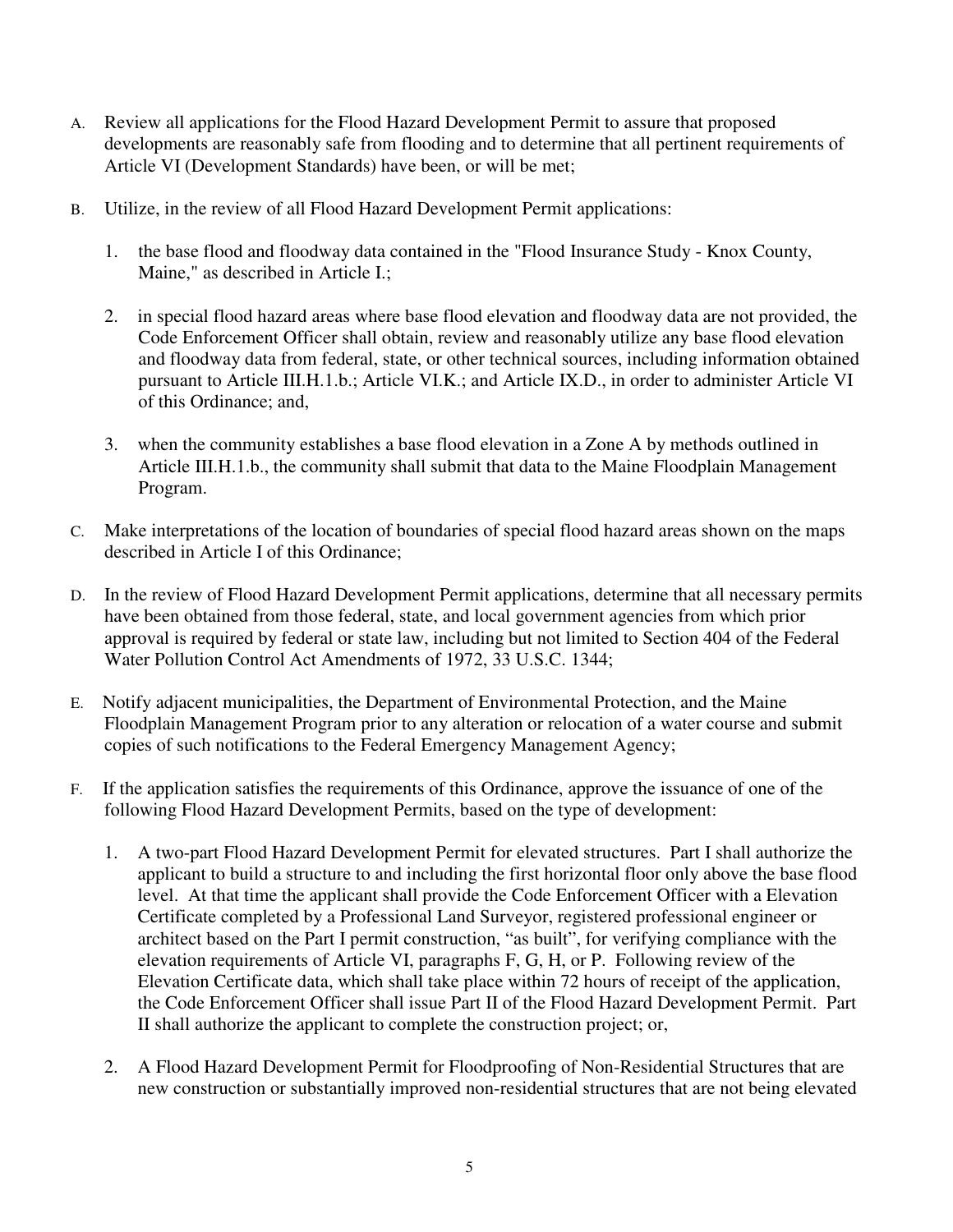but that meet the floodproofing standards of Article VI.G.1.a., b., and c. The application for this permit shall include a Floodproofing Certificate signed by a registered professional engineer or architect; or,

3. A Flood Hazard Development Permit for Minor Development for all development that is not new construction or a substantial improvement, such as repairs, maintenance, renovations, or additions, whose value is less than 50% of the market value of the structure. Minor development also includes, but is not limited to: accessory structures as provided for in Article VI.J., mining, dredging, filling, grading, paving, excavation, drilling operations, storage of equipment or materials, deposition or extraction of materials, public or private sewage disposal systems or water supply facilities that do not involve structures; and non-structural projects such as bridges, dams, towers, fencing, pipelines, wharves, and piers.

For development that requires review and approval as a Conditional Use, as provided for in this Ordinance, the Flood Hazard Development Permit Application shall be acted upon by the Planning Board as required in Article VII.

G. Maintain, as a permanent record, copies of all Flood Hazard Development Permit Applications, corresponding Permits issued, and data relevant thereto, including reports of the Board of Appeals on variances granted under the provisions of Article X of this Ordinance, and copies of Elevation Certificates, Floodproofing Certificates, Certificates of Compliance and certifications of design standards required under the provisions of Articles III, VI, and VIII of this Ordinance.

# **ARTICLE VI - DEVELOPMENT STANDARDS**

All developments in areas of special flood hazard shall meet the following applicable standards:

- A. **All Development**  All development shall:
	- 1. be designed or modified and adequately anchored to prevent flotation (excluding piers and docks), collapse or lateral movement of the development resulting from hydrodynamic and hydrostatic loads, including the effects of buoyancy;
	- 2. use construction materials that are resistant to flood damage;
	- 3. use construction methods and practices that will minimize flood damage; and
	- 4. use electrical, heating, ventilation, plumbing, and air conditioning equipment, and other service facilities that are designed and/or located to prevent water from entering or accumulating within the components during flooding conditions.
- B. **Water Supply** All new and replacement water supply systems shall be designed to minimize or eliminate infiltration of flood waters into the systems.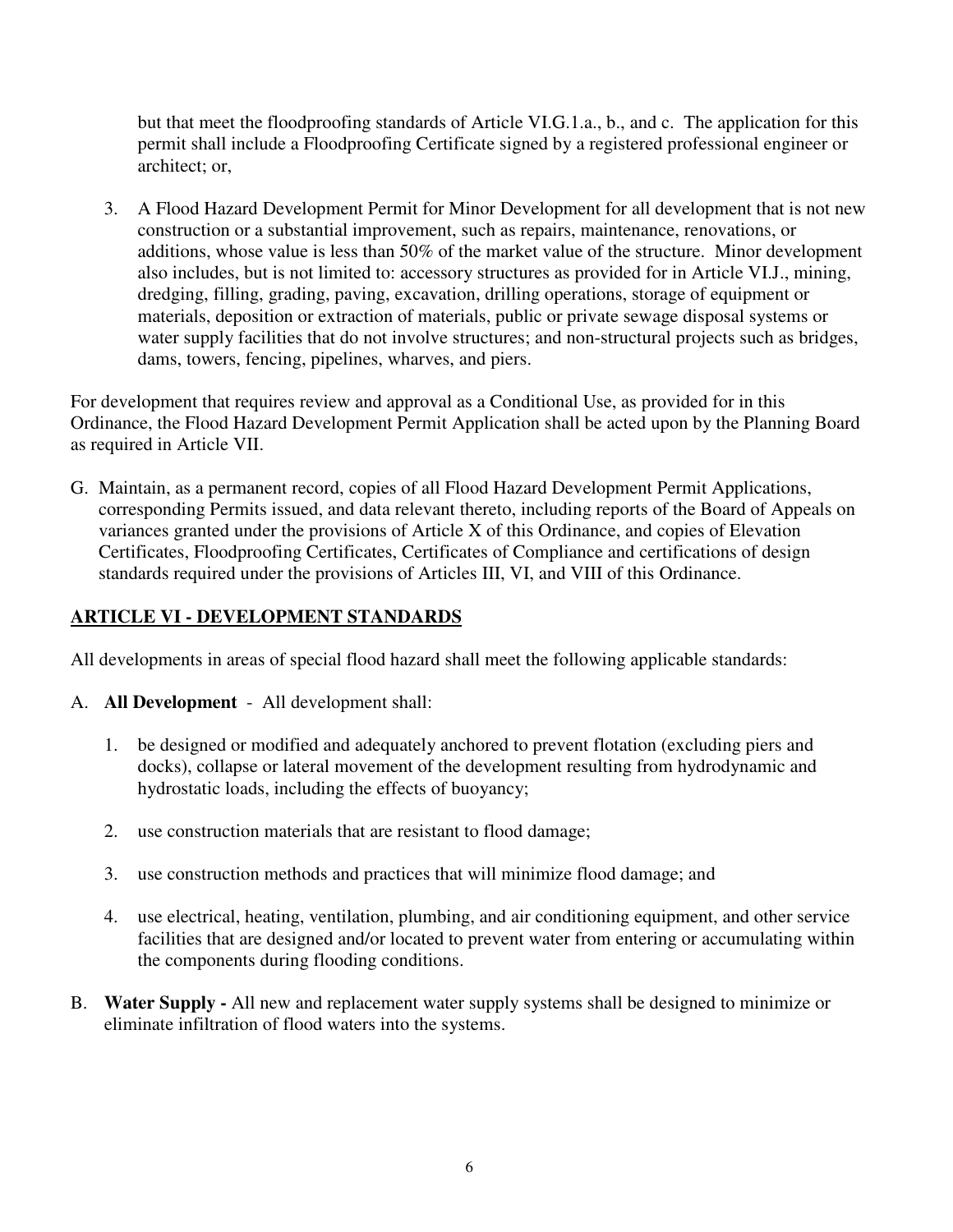- C. **Sanitary Sewage Systems**  All new and replacement sanitary sewage systems shall be designed and located to minimize or eliminate infiltration of flood waters into the system and discharges from the system into flood waters.
- D. **On Site Waste Disposal Systems**  On-site waste disposal systems shall be located and constructed to avoid impairment to them or contamination from them during floods.
- E. **Watercourse Carrying Capacity**  All development associated with altered or relocated portions of a watercourse shall be constructed and maintained in such a manner that no reduction occurs in the flood carrying capacity of the watercourse.
- F. **Residential** New construction or substantial improvement of any residential structure located within:
	- 1. Zone AE shall have the lowest floor (including basement) elevated to at least one foot above the base flood elevation.
	- 2. Zone A shall have the lowest floor (including basement) elevated to at least one foot above the base flood elevation utilizing information obtained pursuant to Article III.H.1.b.; Article V.B.; or Article IX.D.
	- 3. Zone VE shall meet the requirements of Article VI.P.
- G. **Non Residential** New construction or substantial improvement of any non-residential structure located within:
	- 1. Zone AE shall have the lowest floor (including basement) elevated to at least one foot above the base flood elevation, or together with attendant utility and sanitary facilities shall:
		- a. be floodproofed to at least one foot above the base flood elevation so that below that elevation the structure is watertight with walls substantially impermeable to the passage of water;
		- b. have structural components capable of resisting hydrostatic and hydrodynamic loads and the effects of buoyancy; and,
		- c. be certified by a registered professional engineer or architect that the floodproofing design and methods of construction are in accordance with accepted standards of practice for meeting the provisions of this section. Such certification shall be provided with the application for a Flood Hazard Development Permit, as required by Article III.K. and shall include a record of the elevation above mean sea level to which the structure is floodproofed.
	- 2. Zone A shall have the lowest floor (including basement) elevated to at least one foot above the base flood elevation utilizing information obtained pursuant to Article III.H.1.b.; Article V.B.; or Article IX.D., or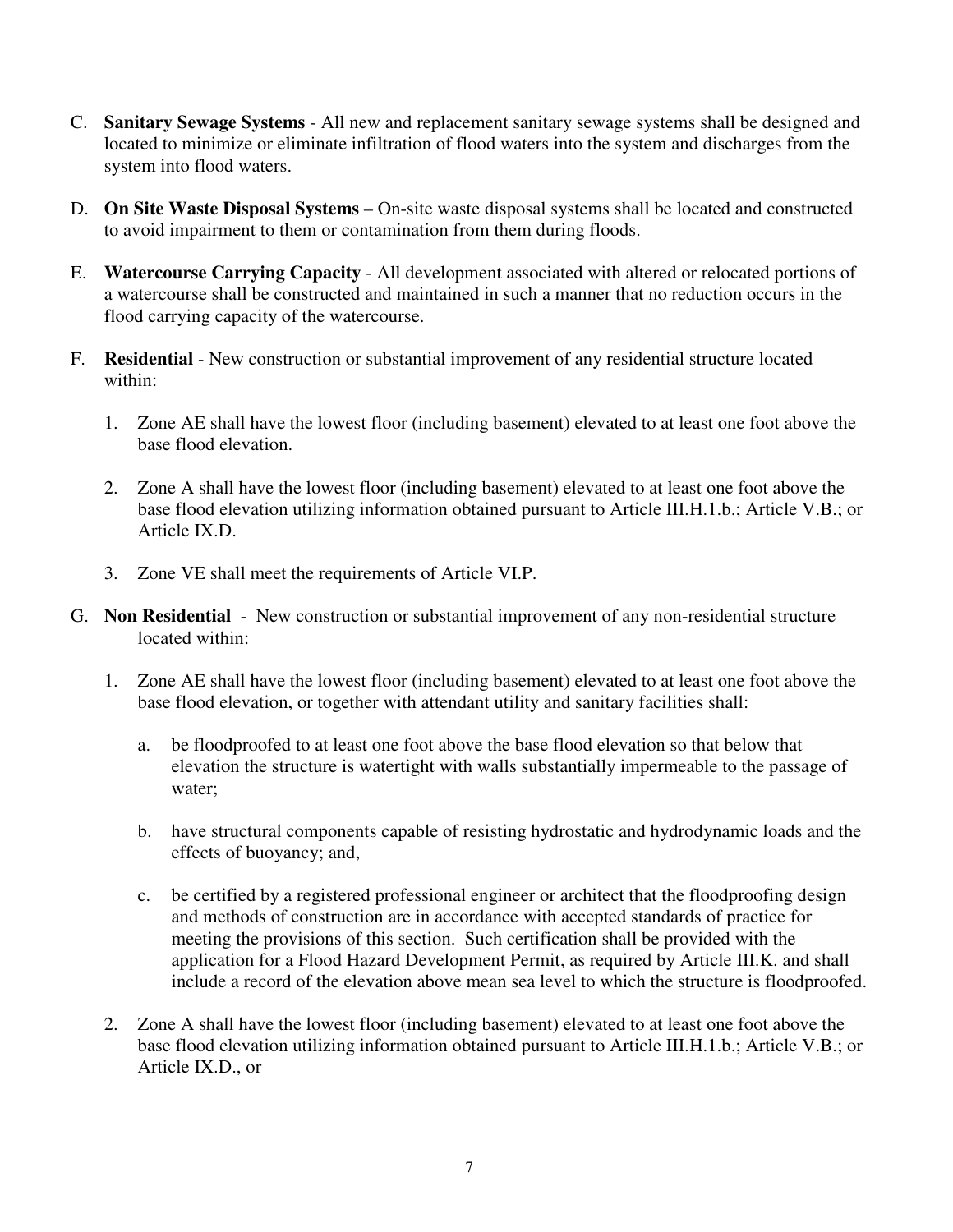- a. together with attendant utility and sanitary facilities meet the floodproofing standards of Article VI.G.1.
- 3. Zone VE shall meet the requirements of Article VI.P.
- H. **Manufactured Homes** New or substantially improved manufactured homes located within:
	- 1. Zone AE shall:
		- a. be elevated such that the lowest floor (including basement) of the manufactured home is at least one foot above the base flood elevation;
		- b. be on a permanent foundation, which may be poured masonry slab or foundation walls, with hydraulic openings, or may be reinforced piers or block supports, any of which support the manufactured home so that no weight is supported by its wheels and axles; and,
		- c. be securely anchored to an adequately anchored foundation system to resist flotation, collapse, or lateral movement. Methods of anchoring may include, but are not limited to:
			- (1) over-the-top ties anchored to the ground at the four corners of the manufactured home, plus two additional ties per side at intermediate points (manufactured homes less than 50 feet long require one additional tie per side); or by,
			- (2) frame ties at each corner of the home, plus five additional ties along each side at intermediate points (manufactured homes less than 50 feet long require four additional ties per side).
			- (3) all components of the anchoring system described in Article VI.H.1.c.(1)  $\&$  (2) shall be capable of carrying a force of 4800 pounds.
	- 2. Zone A shall:
		- a. be elevated on a permanent foundation, as described in Article VI.H.1.b., such that the lowest floor (including basement) of the manufactured home is at least one foot above the base flood elevation utilizing information obtained pursuant to Article III.H.1.b.; Article V.B; or Article IX.D.; and
		- b. meet the anchoring requirements of Article VI.H.1.c.
	- 3. Zone VE shall meet the requirements of Article VI.P.
- I. **Recreational Vehicles**  Recreational Vehicles located within:
	- 1. Zones A and AE, shall either:
		- a. be on the site for fewer than 180 consecutive days,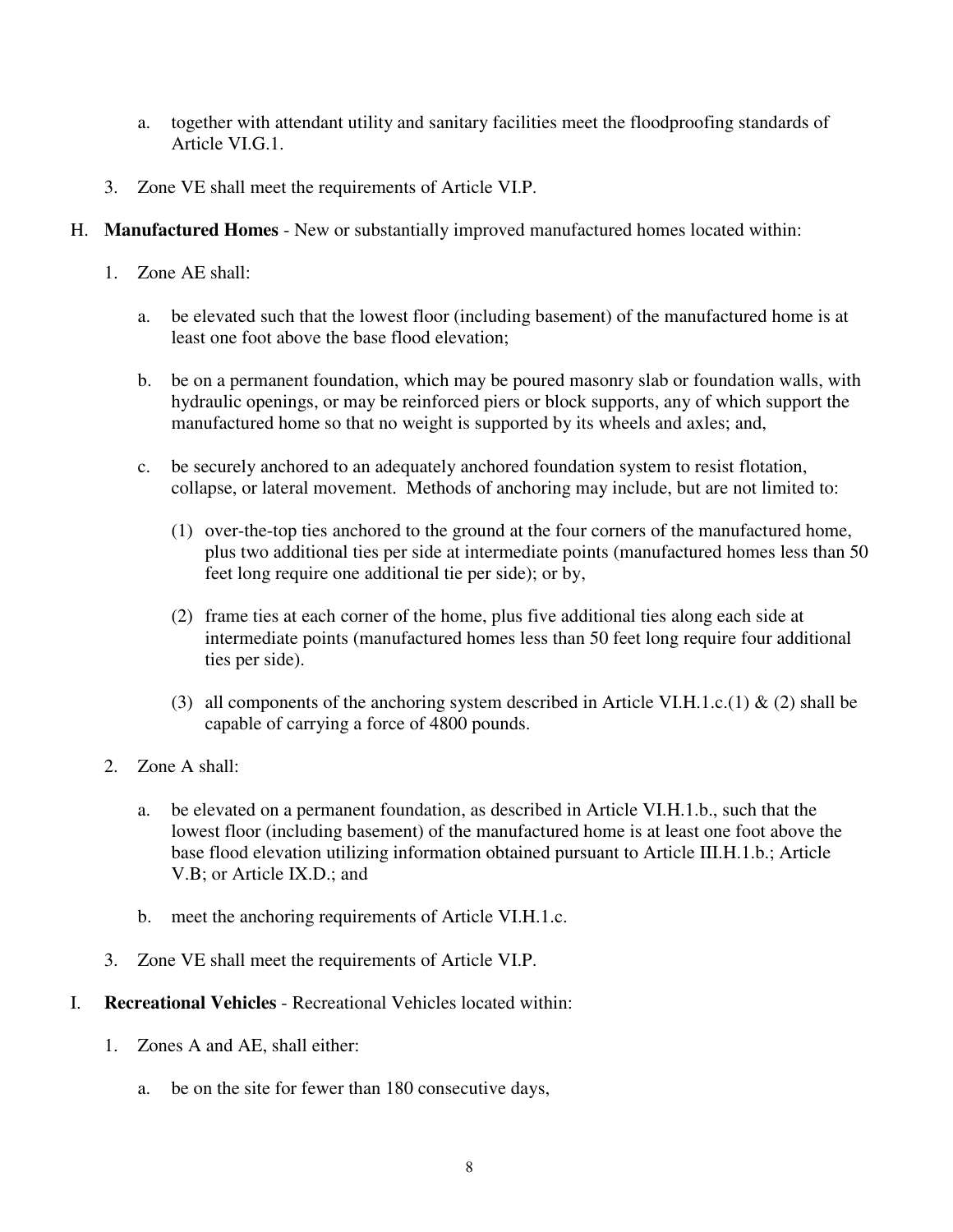- b. be fully licensed and ready for highway use. A recreational vehicle is ready for highway use if it is on its wheels or jacking system, is attached to the site only by quick disconnect type utilities and security devices, and has no permanently attached additions; or,
- c. be permitted in accordance with the elevation and anchoring requirements for "manufactured homes" in Article VI.H.1.
- 2. Zone VE shall meet the requirements of either Article VI.I.1.a. and b., or Article VI.P.
- J. **Accessory Structures** Accessory Structures, as defined in Article XIV, located within Zones A, and AE, shall be exempt from the elevation criteria required in Article VI.F. & G. above, if all other requirements of Article VI and all the following requirements are met. Accessory Structures shall:
	- 1. have unfinished interiors and not be used for human habitation;
	- 2. have hydraulic openings, as specified in Article VI.L.2., in at least two different walls of the accessory structure;
	- 3. be located outside the floodway;
	- 4. when possible be constructed and placed on the building site so as to offer the minimum resistance to the flow of floodwaters and be placed further from the source of flooding than is the primary structure; and,
	- 5. have only ground fault interrupt electrical outlets. The electric service disconnect shall be located above the base flood elevation and when possible outside the Special Flood Hazard Area.

# K. **Floodways** -

- 1. In Zone AE riverine areas, encroachments, including fill, new construction, substantial improvement, and other development shall not be permitted within a regulatory floodway which is designated on the community's Flood Insurance Rate Map unless a technical evaluation certified by a registered professional engineer is provided demonstrating that such encroachments will not result in any increase in flood levels within the community during the occurrence of the base flood discharge.
- 2. In Zones AE and A riverine areas, for which no regulatory floodway is designated, encroachments, including fill, new construction, substantial improvement, and other development shall not be permitted in the floodway as determined in Article VI.K.3. unless a technical evaluation certified by a registered professional engineer is provided demonstrating that the cumulative effect of the proposed development, when combined with all other existing development and anticipated development:
	- a. will not increase the water surface elevation of the base flood more than one foot at any point within the community; and,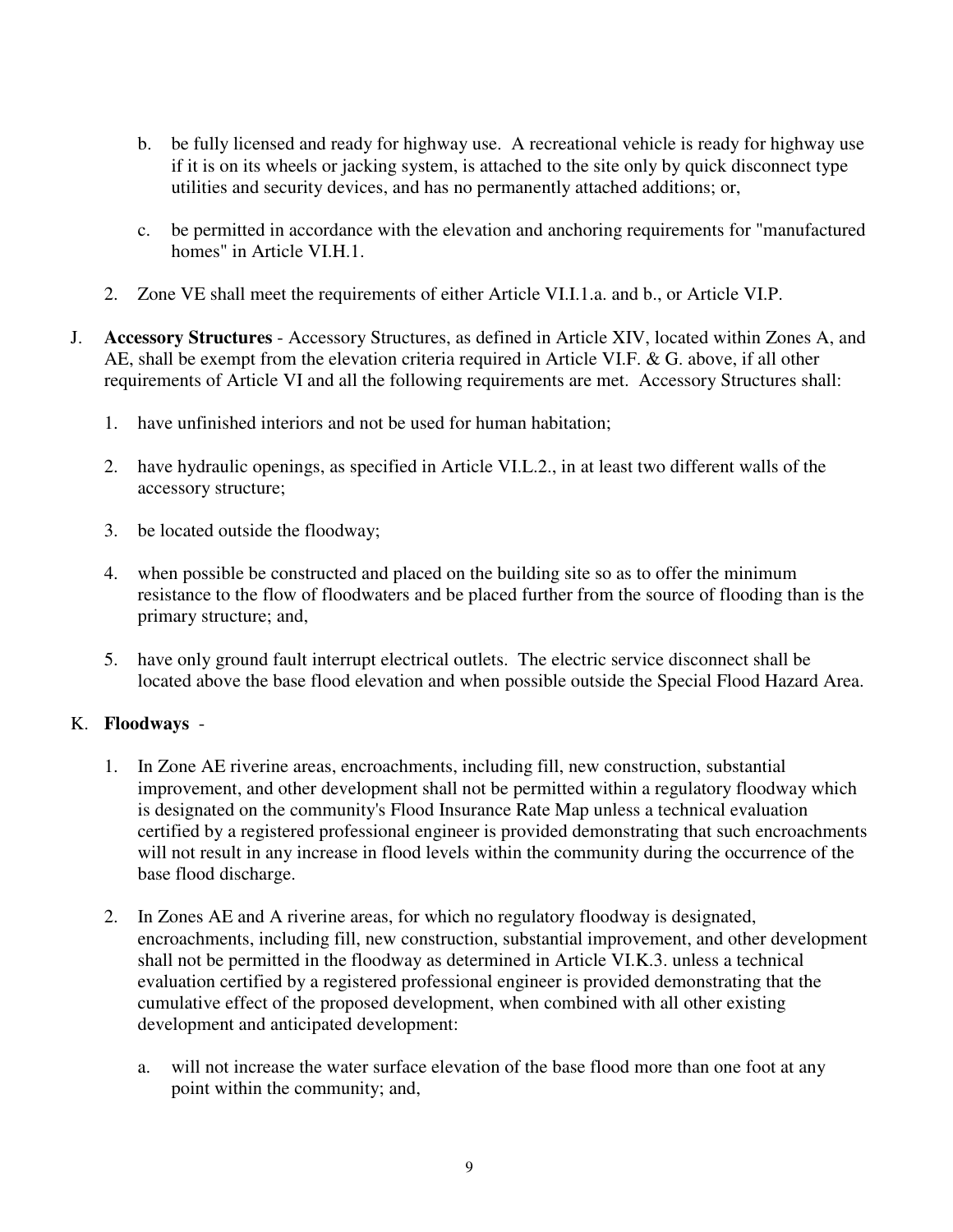- b. is consistent with the technical criteria contained in FEMA's guidelines and standards for flood risk analysis and mapping.
- 3. In Zones AE and A riverine areas, for which no regulatory floodway is designated, the regulatory floodway is determined to be the channel of the river or other water course and the adjacent land areas to a distance of one-half the width of the floodplain as measured from the normal high water mark to the upland limit of the floodplain.
- L. **Enclosed Areas Below the Lowest Floor -** New construction or substantial improvement of any structure in Zones A and AE that meets the development standards of Article VI, including the elevation requirements of Article VI, paragraphs F, G, or H and is elevated on posts, columns, piers, piles, "stilts," or crawl spaces may be enclosed below the base flood elevation requirements provided all the following criteria are met or exceeded:
	- 1. Enclosed areas are not "basements" as defined in Article XIV;
	- 2. Enclosed areas shall be designed to automatically equalize hydrostatic flood forces on exterior walls by allowing for the entry and exit of flood water. Designs for meeting this requirement must either:
		- a. be engineered and certified by a registered professional engineer or architect; or,
		- b. meet or exceed the following minimum criteria:
			- (1) a minimum of two openings having a total net area of not less than one square inch for every square foot of the enclosed area;
			- (2) the bottom of all openings shall be below the base flood elevation and no higher than one foot above the lowest grade; and,
			- (3) openings may be equipped with screens, louvers, valves, or other coverings or devices provided that they permit the entry and exit of flood waters automatically without any external influence or control such as human intervention, including the use of electrical and other non-automatic mechanical means;
	- 3. The enclosed area shall not be used for human habitation; and,
	- 4. The enclosed areas are usable solely for building access, parking of vehicles, or storage.
- M. **Bridges** New construction or substantial improvement of any bridge in Zones A, AE, and VE shall be designed such that:
	- 1. when possible, the lowest horizontal member (excluding the pilings, or columns) is elevated to at least one foot above the base flood elevation; and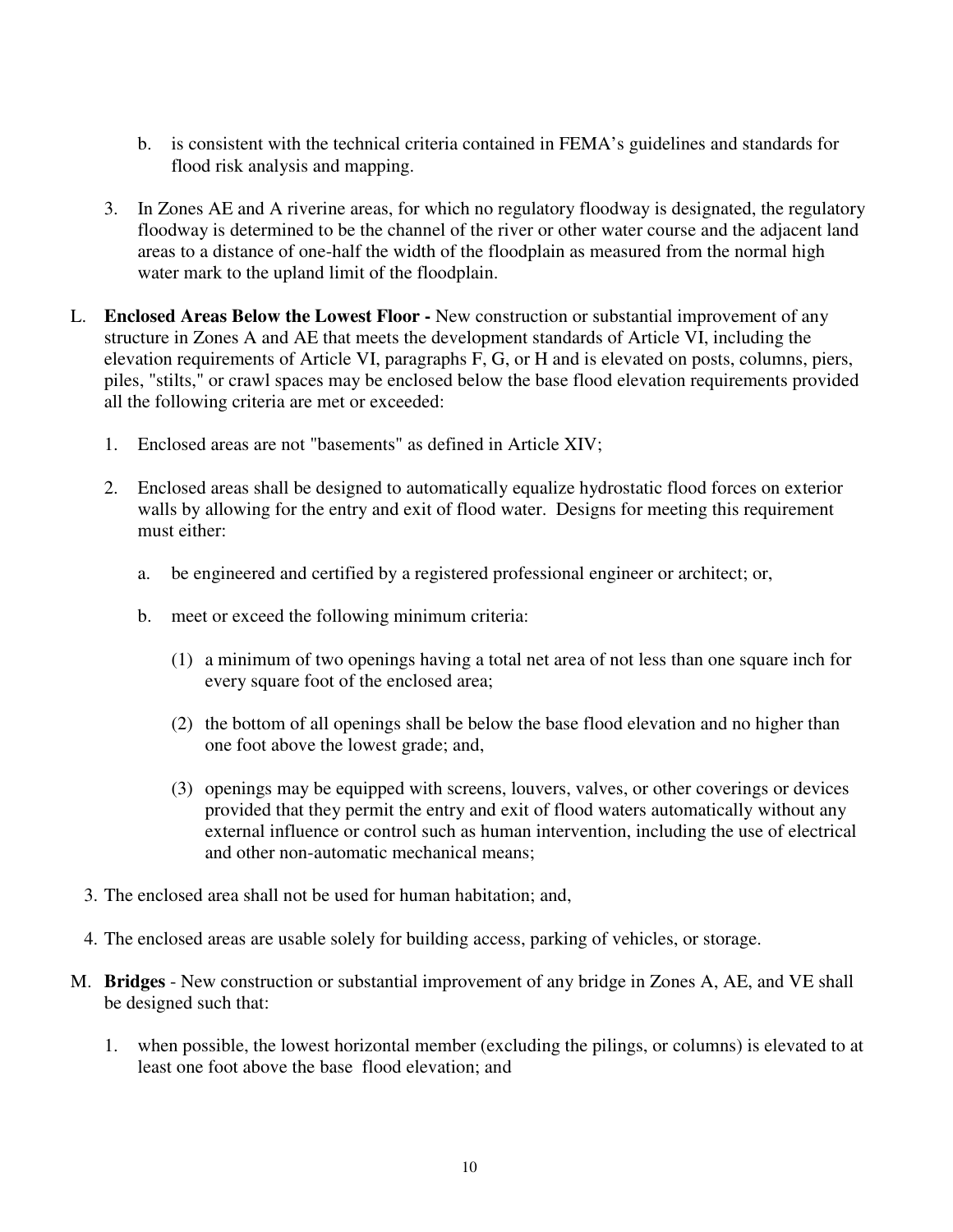- 2. a registered professional engineer shall certify that:
	- a. the structural design and methods of construction shall meet the elevation requirements of this section and the floodway standards of Article VI.K.; and
	- b. the foundation and superstructure attached thereto are designed to resist flotation, collapse and lateral movement due to the effects of wind and water loads acting simultaneously on all structural components. Water loading values used shall be those associated with the base flood.
- N. **Containment Walls** New construction or substantial improvement of any containment wall located within:
	- 1. Zones A, AE, and VE shall:
		- a. have the containment wall elevated to at least one foot above the base flood elevation;
		- b. have structural components capable of resisting hydrostatic and hydrodynamic loads and the effects of buoyancy; and,
		- c. be certified by a registered professional engineer or architect that the design and methods of construction are in accordance with accepted standards of practice for meeting the provisions of this section. Such certification shall be provided with the application for a Flood Hazard Development Permit, as required by Article III.K.
- O. **Wharves, Piers and Docks**  New construction or substantial improvement of wharves, piers, and docks are permitted in Zones A, AE, and VE, in and over water and seaward of the mean high tide if the following requirements are met:
	- 1. wharves, piers, and docks shall comply with all applicable local, state, and federal regulations; and
	- 2. for commercial wharves, piers, and docks, a registered professional engineer shall develop or review the structural design, specifications, and plans for the construction.

#### P. **Coastal Floodplains** -

- 1. All new construction located within Zones AE and VE shall be located landward of the reach of mean high tide except as provided in Article VI.P.6.
- 2. New construction or substantial improvement of any structure located within Zone VE shall:
	- a. be elevated on posts or columns such that:
		- (1) the bottom of the lowest horizontal structural member of the lowest floor (excluding the pilings or columns) is elevated to one foot above the base flood elevation;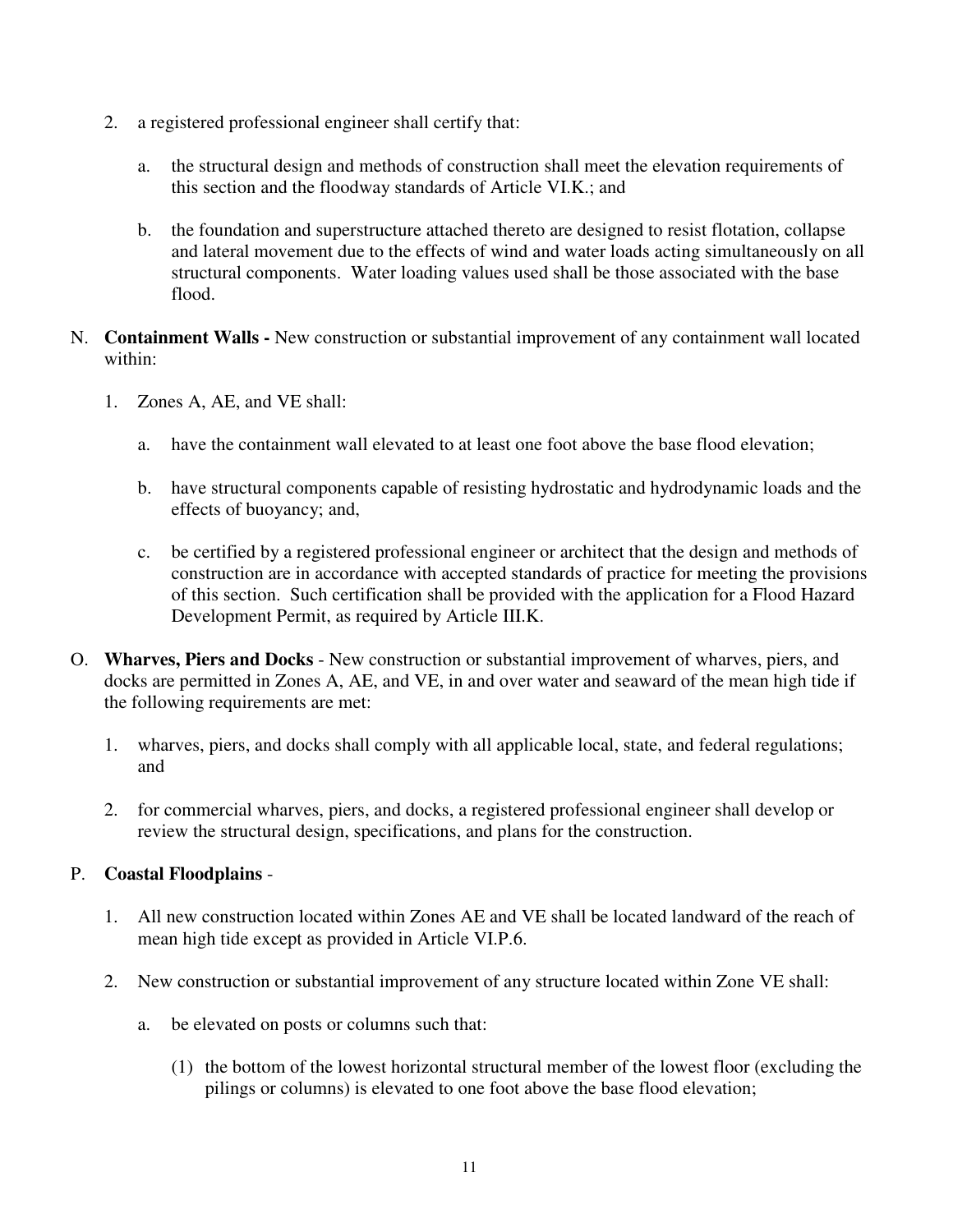- (2) the pile or column foundation and the elevated portion of the structure attached thereto is anchored to resist flotation, collapse, and lateral movement due to the effects of wind and water loads acting simultaneously on all building components; and,
- (3) water loading values used shall be those associated with the base flood. Wind loading values used shall be those required by applicable state and local building standards.
- b. have the space below the lowest floor:
	- (1) free of obstructions; or,
	- (2) constructed with open wood lattice-work, or insect screening intended to collapse under wind and water without causing collapse, displacement, or other structural damage to the elevated portion of the building or supporting piles or columns; or,
	- (3) constructed to enclose less than 300 square feet of area with non-supporting breakaway walls that have a design safe loading resistance of not less than 10 or more than 20 pounds per square foot.
- c. require a registered professional engineer or architect to:
	- (1) develop or review the structural design, specifications, and plans for the construction, which must meet or exceed the technical criteria contained in the *Coastal Construction Manual*, (FEMA-55); and,
	- (2) certify that the design and methods of construction to be used are in accordance with accepted standards of practice for meeting the criteria of Article VI.P.2.
- 3. The use of fill for structural support in Zone VE is prohibited.
- 4. Human alteration of sand dunes within Zone VE is prohibited unless it can be demonstrated that such alterations will not increase potential flood damage.
- 5. The area below the lowest floor shall be used solely for parking vehicles, building access, and storage.
- 6. Conditional Use Lobster sheds and fishing sheds may be located seaward of mean high tide and shall be exempt from the elevation requirement in Article VI.G. only if permitted as a Conditional Use following review and approval by the Planning Board, as provided in Article VII, and if all the following requirements and those of Article VI.A., VI.K., and VI.L. are met:
	- a. The conditional use shall be limited to low value structures such as metal or wood sheds 200 square feet or less and shall not exceed more than one story.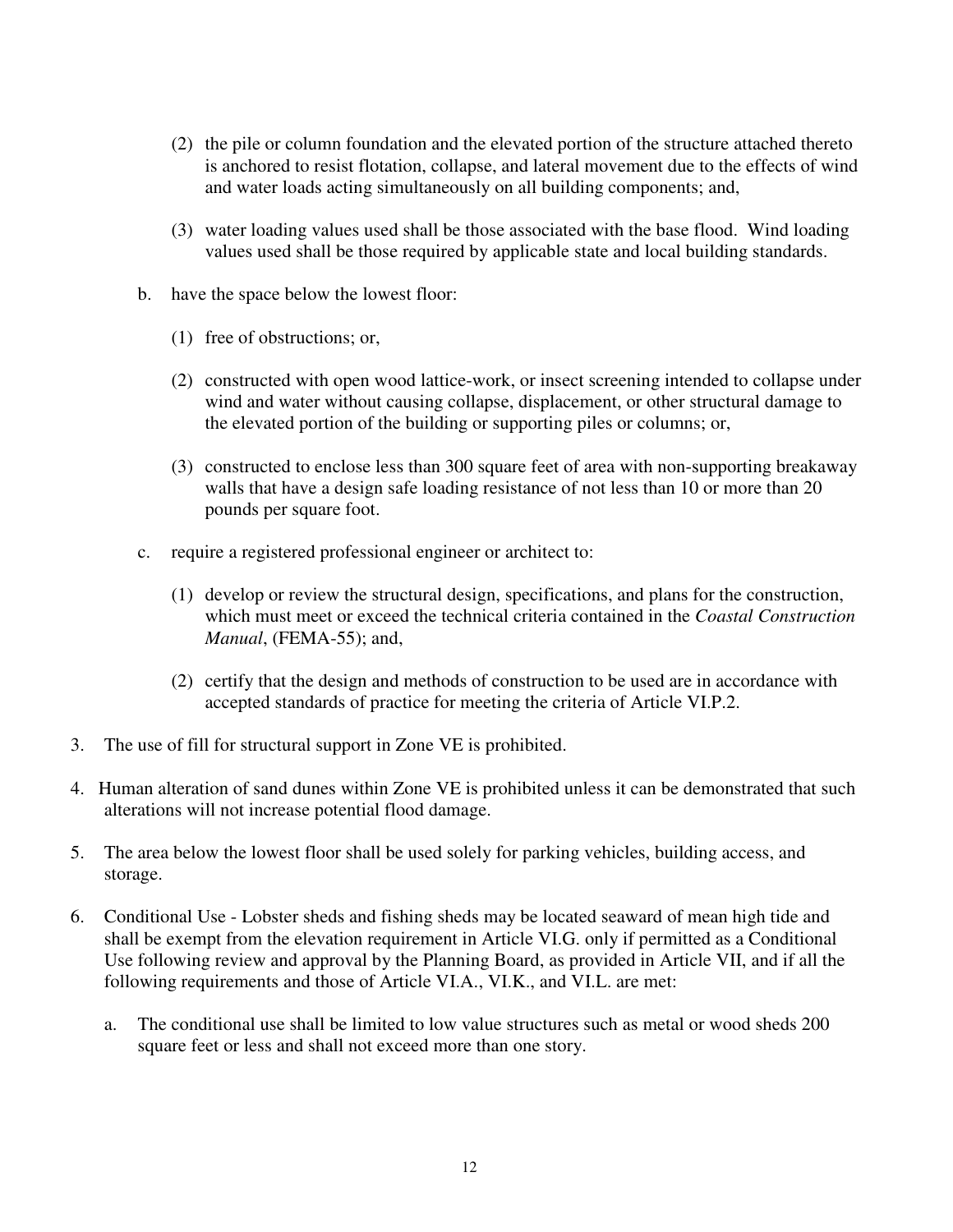- b. The structure shall be securely anchored to the wharf or pier to resist flotation, collapse, and lateral movement due to the effect of wind and water loads acting simultaneously on all building components.
- c. The structure will not adversely increase wave or debris impact forces affecting nearby buildings.
- d. The structure shall have unfinished interiors and shall not be used for human habitation.
- e. Any mechanical, utility equipment and fuel storage tanks must be anchored and either elevated or floodproofed to one foot above the base flood elevation.
- f. All electrical outlets shall be ground fault interrupt type. The electrical service disconnect shall be located on shore above the base flood elevation and when possible outside the Special Flood Hazard Area.

# **ARTICLE VII - CONDITIONAL USE REVIEW**

The Planning Board shall hear and decide upon applications for conditional uses provided for in this Ordinance. The Planning Board shall hear and approve, approve with conditions, or disapprove all applications for conditional uses. An applicant informed by the Code Enforcement Officer that a Conditional Use Permit is required shall file an application for the permit with the Planning Board.

- A. Review Procedure for a Conditional Use Flood Hazard Development Permit
	- 1. The Flood Hazard Development Permit Application with additional information attached addressing how each of the conditional use criteria specified in the Ordinance will be satisfied, may serve as the permit application for the Conditional Use Permit.
	- 2. Before deciding any application, the Planning Board shall hold a public hearing on the application within thirty days of their receipt of the application.
	- 3. If the Planning Board finds that the application satisfies all relevant requirements of the ordinance, the Planning Board must approve the application or approve with conditions within 45 days of the date of the public hearing.
	- 4. A Conditional Use Permit issued under the provisions of this Ordinance shall expire if the work or change involved is not commenced within 180 days of the issuance of the permit by the Planning Board.
	- 5. The applicant shall be notified by the Planning Board in writing over the signature of the Chairman of the Planning Board that flood insurance is not available for structures located entirely over water or seaward of mean high tide.
- B. Expansion of Conditional Uses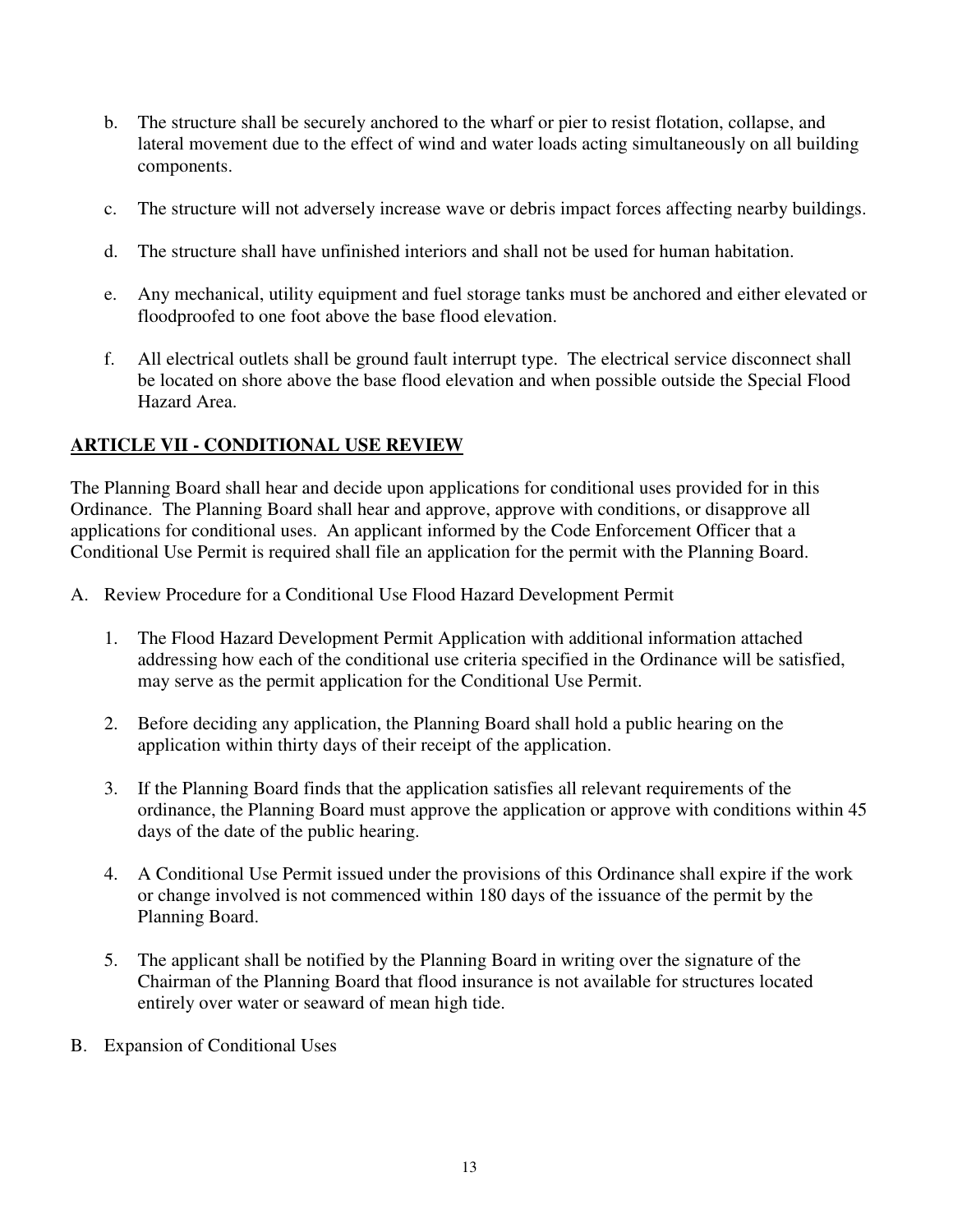1. No existing building or use of premises may be expanded or enlarged without a permit issued under this section if that building or use was established or constructed under a previously issued Conditional Use Permit or if it is a building or use which would require a Conditional Use Permit if being newly-established or constructed under this Ordinance.

# **ARTICLE VIII - CERTIFICATE OF COMPLIANCE**

No land in a special flood hazard area shall be occupied or used and no structure which is constructed or substantially improved shall be occupied until a Certificate of Compliance is issued by the Code Enforcement Officer subject to the following provisions:

- A. For New Construction or Substantial Improvement of any elevated structure the applicant shall submit to the Code Enforcement Officer:
	- 1. an Elevation Certificate completed by a Professional Land Surveyor, registered professional engineer, or architect, for compliance with Article VI, paragraphs F, G, H, or P and,
	- 2. for structures in Zone VE, certification by a registered professional engineer or architect that the design and methods of construction used are in compliance with Article VI.P.2.
- B. The applicant shall submit written notification to the Code Enforcement Officer that the development is complete and complies with the provisions of this ordinance.
- C. Within 10 working days, the Code Enforcement Officer shall:
	- 1. review the required certificate(s) and the applicant's written notification; and,
	- 2. upon determination that the development conforms to the provisions of this ordinance, shall issue a Certificate of Compliance.

#### **ARTICLE IX - REVIEW OF SUBDIVISION AND DEVELOPMENT PROPOSALS**

The Planning Board shall, when reviewing subdivisions and other proposed developments that require review under other federal law, state law, local ordinances or regulations, and all projects on 5 or more disturbed acres, or in the case of manufactured home parks divided into two or more lots, assure that:

- A. All such proposals are consistent with the need to minimize flood damage.
- B. All public utilities and facilities, such as sewer, gas, electrical and water systems are located and constructed to minimize or eliminate flood damages.
- C. Adequate drainage is provided in order to reduce exposure to flood hazards.
- D. All proposals include base flood elevations, flood boundaries, and, in a riverine floodplain, floodway data. These determinations shall be based on engineering practices recognized by the Federal Emergency Management Agency.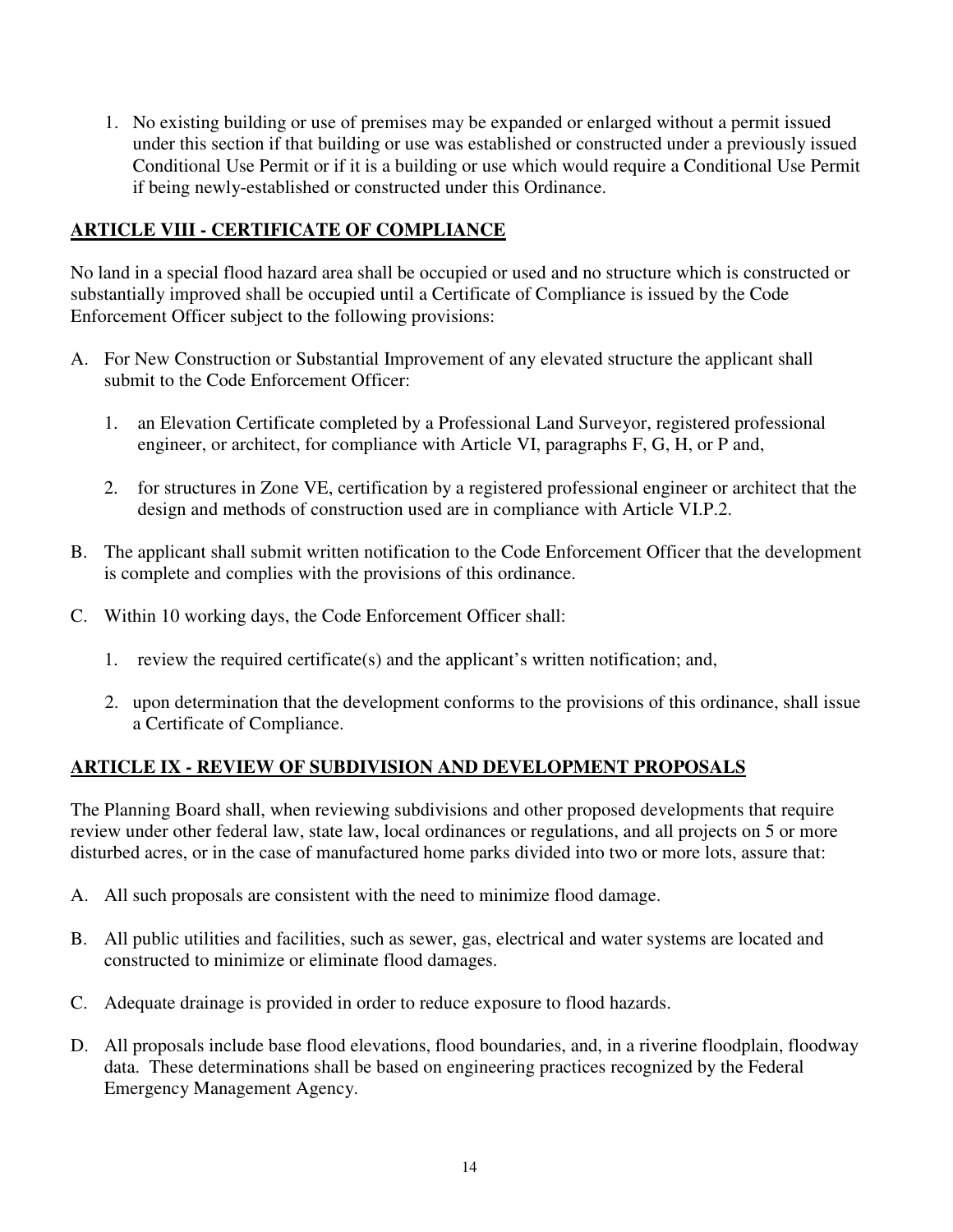E. Any proposed development plan must include a condition of plan approval requiring that structures on any lot in the development having any portion of its land within a Special Flood Hazard Area, are to be constructed in accordance with Article VI of this ordinance. Such requirement will be included in any deed, lease, purchase and sale agreement, or document transferring or expressing an intent to transfer any interest in real estate or structure, including but not limited to a time-share interest. The condition shall clearly articulate that the municipality may enforce any violation of the construction requirement and that fact shall also be included in the deed or any other document previously described. The construction requirement shall also be clearly stated on any map, plat, or plan to be signed by the Planning Board or local reviewing authority as part of the approval process.

#### **ARTICLE X - APPEALS AND VARIANCES**

The Board of Appeals of the Town of North Haven may, upon written application of an aggrieved party, hear and decide appeals where it is alleged that there is an error in any order, requirement, decision, or determination made by, or failure to act by, the Code Enforcement Officer or Planning Board in the administration or enforcement of the provisions of this Ordinance.

The Board of Appeals may grant a variance from the requirements of this Ordinance consistent with state law and the following criteria:

- A. Variances shall not be granted within any designated regulatory floodway if any increase in flood levels during the base flood discharge would result.
- B. Variances shall be granted only upon:
	- 1. a showing of good and sufficient cause; and,
	- 2. a determination that should a flood comparable to the base flood occur, the granting of a variance will not result in increased flood heights, additional threats to public safety, public expense, or create nuisances, cause fraud or victimization of the public or conflict with existing local laws or ordinances; and,
	- 3. a showing that the issuance of the variance will not conflict with other state, federal or local laws or ordinances; and,
	- 4. a determination that failure to grant the variance would result in "undue hardship," which in this sub-section means:
		- a. that the land in question cannot yield a reasonable return unless a variance is granted; and,
		- b. that the need for a variance is due to the unique circumstances of the property and not to the general conditions in the neighborhood; and,
		- c. that the granting of a variance will not alter the essential character of the locality; and,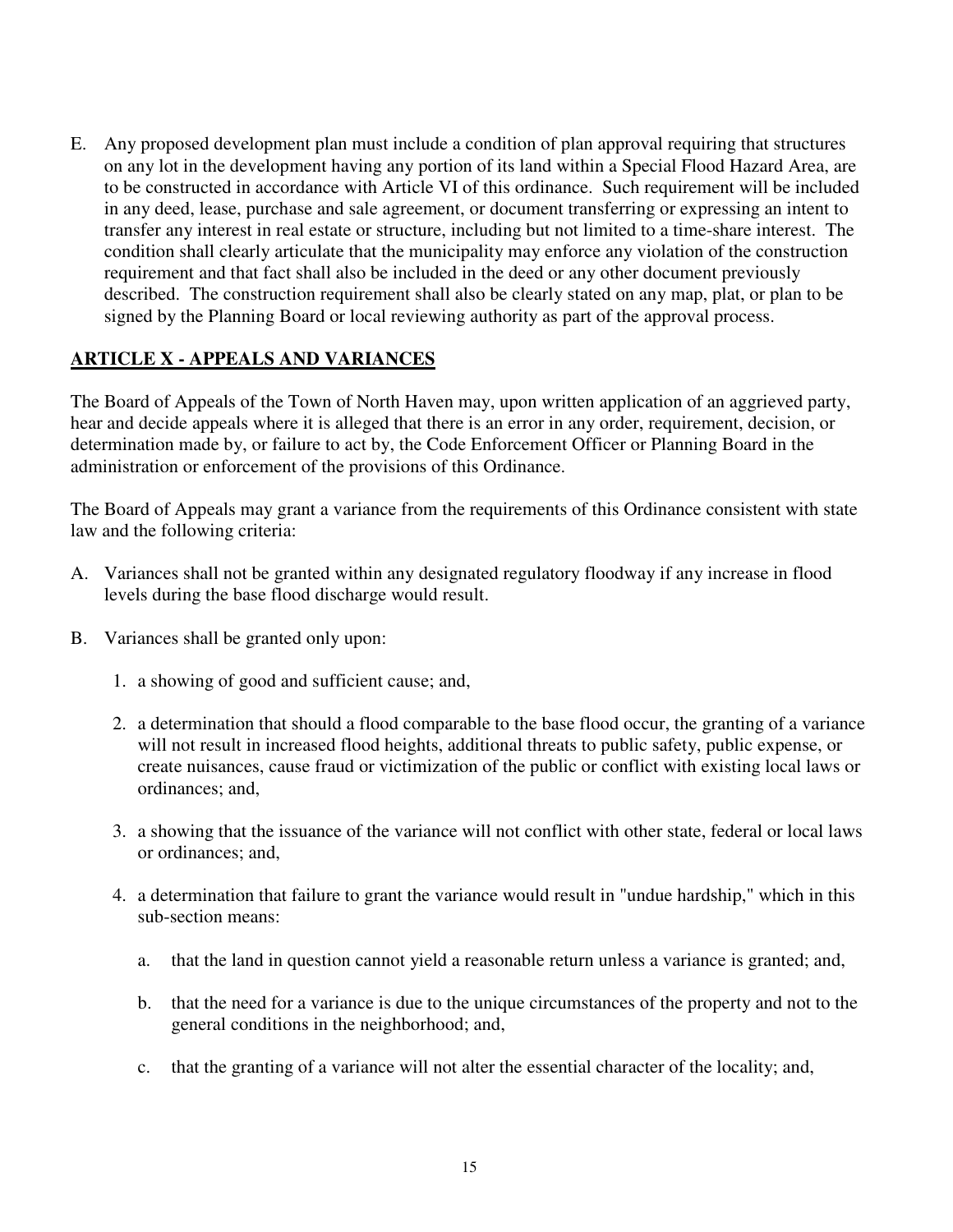- d. that the hardship is not the result of action taken by the applicant or a prior owner.
- C. Variances shall only be issued upon a determination that the variance is the minimum necessary, considering the flood hazard, to afford relief, and the Board of Appeals may impose such conditions to a variance as is deemed necessary.
- D. Variances may be issued for new construction, substantial improvements, or other development for the conduct of a functionally dependent use provided that:
	- 1. other criteria of Article X and Article VI.K. are met; and,
	- 2. the structure or other development is protected by methods that minimize flood damages during the base flood and create no additional threats to public safety.
- E. Variances may be issued for the repair, reconstruction, rehabilitation, or restoration of Historic Structures upon the determination that:
	- 1. the development meets the criteria of Article X, paragraphs A. through D. above; and,
	- 2. the proposed repair, reconstruction, rehabilitation, or restoration will not preclude the structure's continued designation as a Historic Structure and the variance is the minimum necessary to preserve the historic character and design of the structure.
- F. Any applicant who meets the criteria of Article X, paragraphs A. through E. shall be notified by the Board of Appeals in writing over the signature of the Chairman of the Board of Appeals that:
	- 1. the issuance of a variance to construct a structure below the base flood level will result in greatly increased premium rates for flood insurance up to amounts as high as \$25 per \$100 of insurance coverage;
	- 2. such construction below the base flood level increases risks to life and property; and,
	- 3. the applicant agrees in writing that the applicant is fully aware of all the risks inherent in the use of land subject to flooding, assumes those risks and agrees to indemnify and defend the municipality against any claims filed against it that are related to the applicant's decision to use land located in a floodplain and that the applicant individually releases the municipality from any claims the applicant may have against the municipality that are related to the use of land located in a floodplain.
- G. Appeal Procedure for Administrative and Variance Appeals
	- 1. An administrative or variance appeal may be taken to the Board of Appeals by an aggrieved party within thirty days after receipt of a written decision of the Code Enforcement Officer or Planning Board.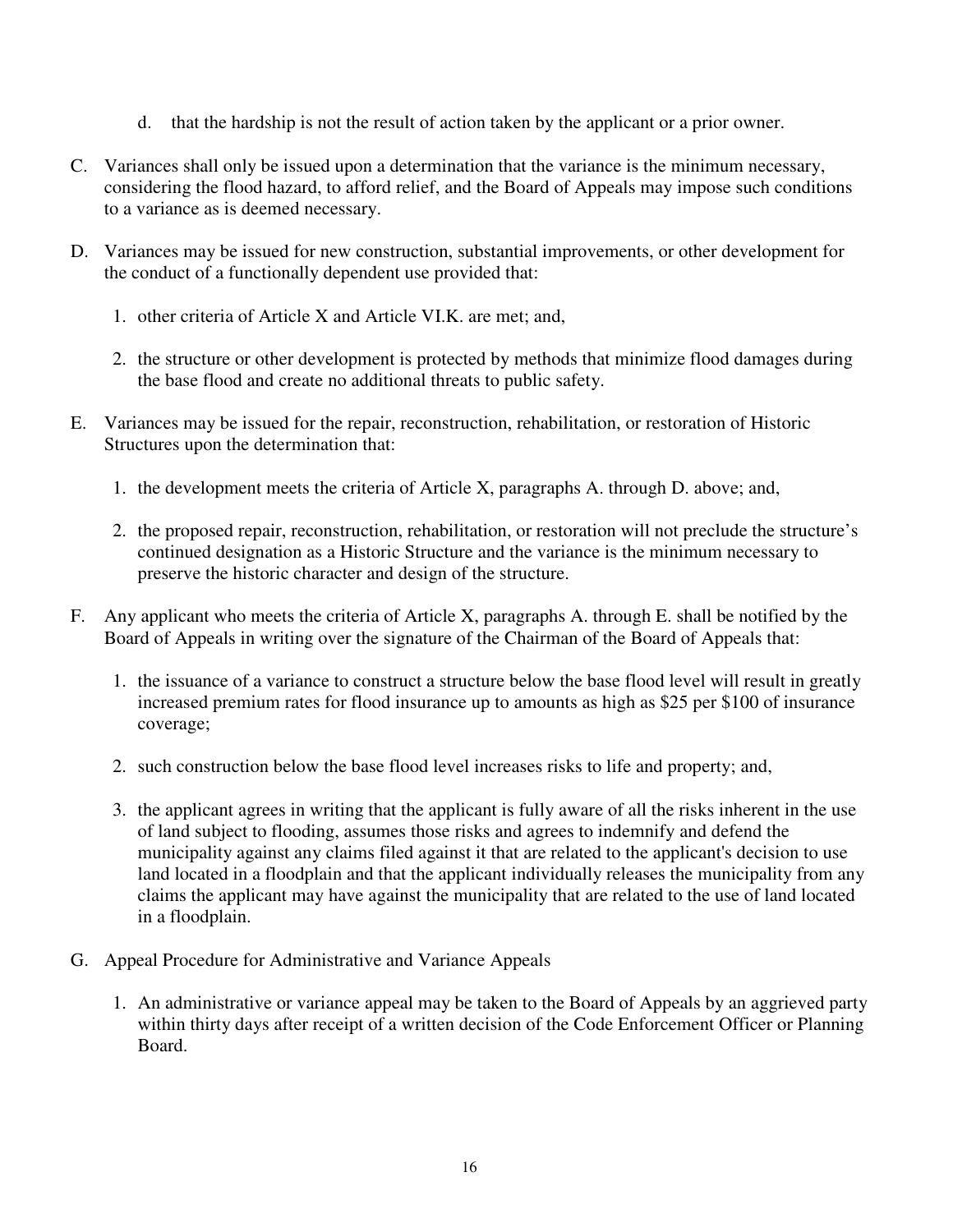- 2. Upon being notified of an appeal, the Code Enforcement Officer or Planning Board, as appropriate, shall transmit to the Board of Appeals all of the papers constituting the record of the decision appealed from.
- 3. The Board of Appeals shall hold a public hearing on the appeal within thirty-five days of its receipt of an appeal request.
- 4. The person filing the appeal shall have the burden of proof.
- 5. The Board of Appeals shall decide all appeals within thirty-five days after the close of the hearing, and shall issue a written decision on all appeals.
- 6. The Board of Appeals shall submit to the Code Enforcement Officer a report of all variance actions, including justification for the granting of the variance and an authorization for the Code Enforcement Officer to issue a Flood Hazard Development Permit, which includes any conditions to be attached to said permit.
- 7. Any aggrieved party who participated as a party during the proceedings before the Board of Appeals may take an appeal to Superior Court in accordance with State laws within forty-five days from the date of any decision of the Board of Appeals.

# **ARTICLE XI - ENFORCEMENT AND PENALTIES**

- A. It shall be the duty of the Code Enforcement Officer to enforce the provisions of this Ordinance pursuant to Title 30-A MRSA § 4452.
- B. The penalties contained in Title 30-A MRSA § 4452 shall apply to any violation of this Ordinance.
- C. In addition to other actions, the Code Enforcement Officer may, upon identifying a violation, submit a declaration to the Administrator of the Federal Insurance Administration requesting a flood insurance denial. The valid declaration shall consist of;
	- 1. the name of the property owner and address or legal description of the property sufficient to confirm its identity or location;
	- 2. a clear and unequivocal declaration that the property is in violation of a cited State or local law, regulation, or ordinance;
	- 3. a clear statement that the public body making the declaration has authority to do so and a citation to that authority;
	- 4. evidence that the property owner has been provided notice of the violation and the prospective denial of insurance; and,
	- 5. a clear statement that the declaration is being submitted pursuant to Section 1316 of the National Flood Insurance Act of 1968, as amended.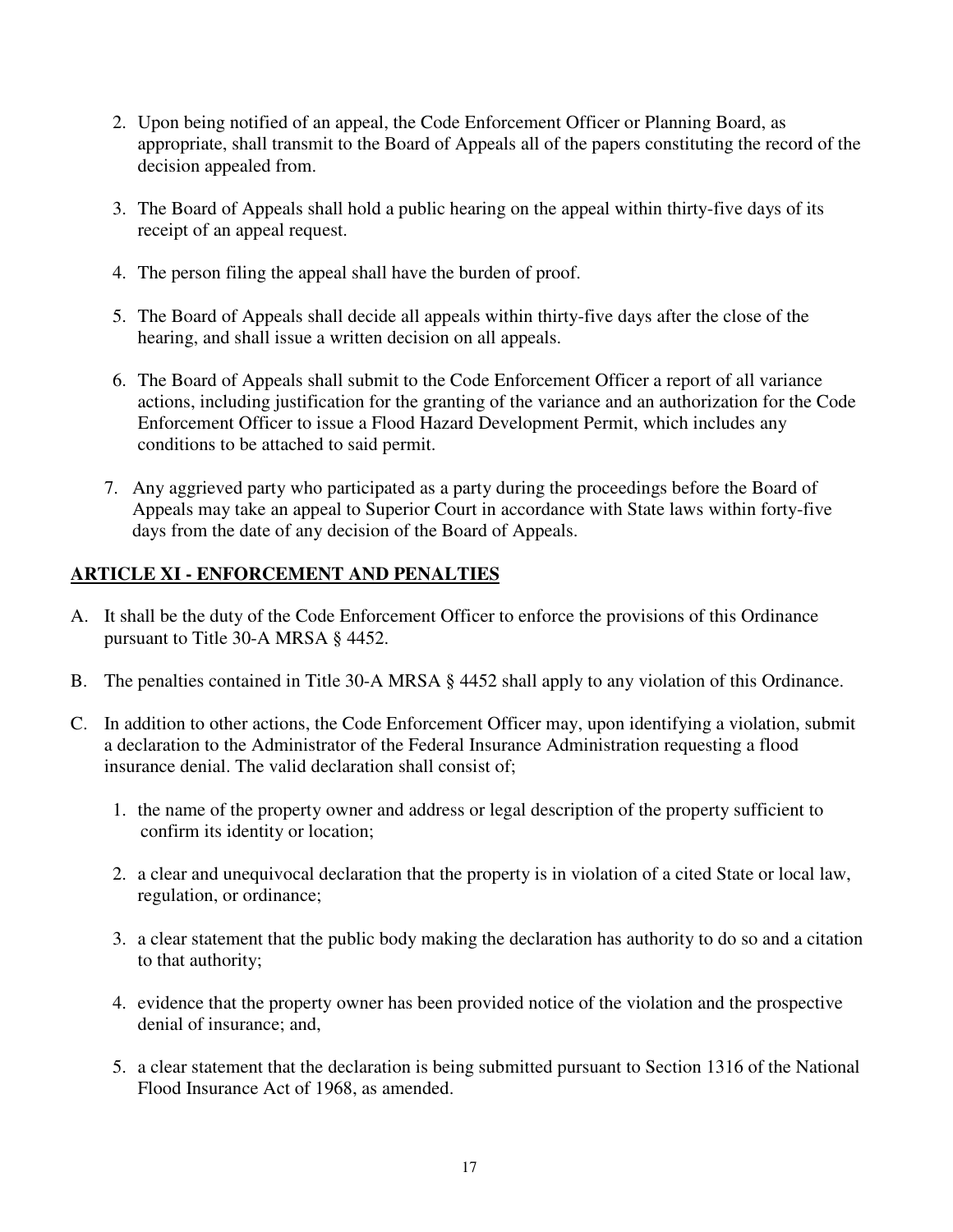# **ARTICLE XII - VALIDITY AND SEVERABILITY**

If any section or provision of this Ordinance is declared by the courts to be invalid, such decision shall not invalidate any other section or provision of this Ordinance.

# **ARTICLE XIII - CONFLICT WITH OTHER ORDINANCES**

This Ordinance shall not in any way impair or remove the necessity of compliance with any other applicable rule, ordinance, regulation, bylaw, permit, or provision of law. Where this Ordinance imposes a greater restriction upon the use of land, buildings, or structures, the provisions of this Ordinance shall control.

# **ARTICLE XIV - DEFINITIONS**

Unless specifically defined below, words and phrases used in this Ordinance shall have the same meaning as they have at common law, and to give this Ordinance its most reasonable application. Words used in the present tense include the future, the singular number includes the plural, and the plural number includes the singular. The word "may" is permissive; "shall" is mandatory and not discretionary.

**Accessory Structure** - a small detached structure that is incidental and subordinate to the principal structure.

**Adjacent Grade** - the natural elevation of the ground surface prior to construction next to the proposed walls of a structure.

**Area of Special Flood Hazard** - land in the floodplain having a one percent or greater chance of flooding in any given year, as specifically identified in the Flood Insurance Study cited in Article I of this Ordinance.

**Base Flood** – a flood having a one percent chance of being equaled or exceeded in any given year, commonly called the 100-year flood.

**Basement** - area of a building that includes a floor that is subgrade (below ground level) on all sides.

**Breakaway Wall** - a wall that is not part of the structural support of the building and is intended through its design and construction to collapse under specific lateral loading forces, without causing damage to the elevated portion of the building or supporting foundation system.

#### **Building** - see **Structure**.

**Certificate of Compliance** - a document signed by the Code Enforcement Officer stating that a structure is in compliance with all of the provisions of this Ordinance.

**Code Enforcement Officer** – a person certified under Title 30-A MRSA, Section 4451 (including exceptions in Section 4451, paragraph 1) and employed by a municipality to enforce all applicable comprehensive planning and land use laws.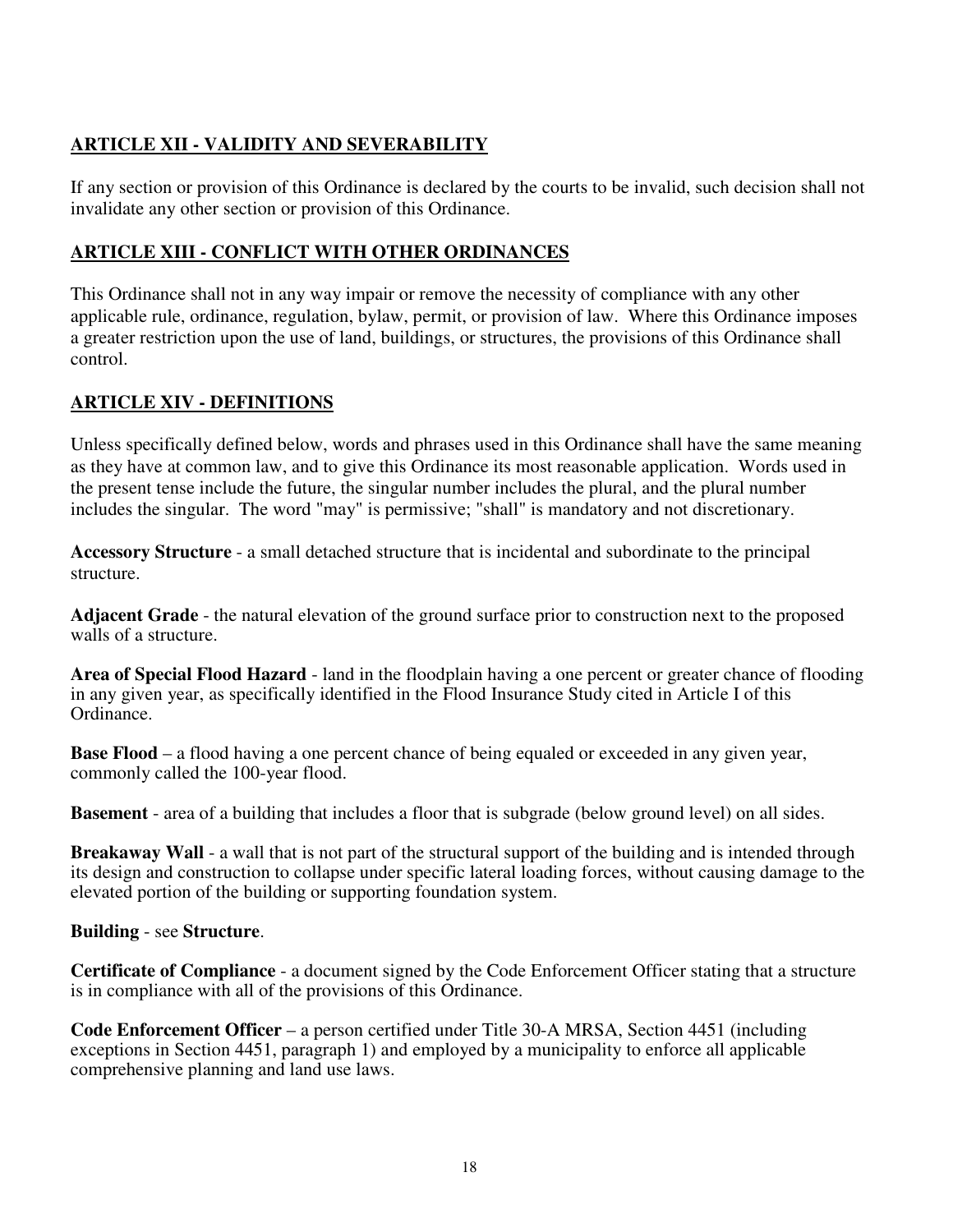**Conditional Use** - a use that, because of its potential impact on surrounding areas and structures, is permitted only upon review and approval by the Planning Board pursuant to Article VII.

**Containment Wall** – wall used to convey or direct storm water or sanitary water from the initial source to the final destination.

**Development** – a manmade change to improved or unimproved real estate. This includes, but is not limited to, buildings or other structures; mining, dredging, filling, grading, paving, excavation, drilling operations or storage of equipment or materials; and the storage, deposition, or extraction of materials.

# **Digital Flood Insurance Rate Map (FIRM) –** see **Flood Insurance Rate Map**

**Elevated Building** - a non-basement building that is:

- a. built, in the case of a building in Zones A or AE, so that the top of the elevated floor, or in the case of a building in Zone VE, to have the bottom of the lowest horizontal structural member of the elevated floor, elevated above the ground level by means of pilings, columns, post, piers, or "stilts;" and
- b. adequately anchored to not impair the structural integrity of the building during a flood of up to one foot above the magnitude of the base flood.

In the case of Zones A or AE, **Elevated Building** also includes a building elevated by means of fill or solid foundation perimeter walls with hydraulic openings sufficient to facilitate the unimpeded movement of flood waters, as required in Article VI.L. In the case of Zone VE, **Elevated Building** also includes a building otherwise meeting the definition of elevated building, even though the lower area is enclosed by means of breakaway walls, if the breakaway walls meet the standards of Article VI.P.2.b.(3).

**Elevation Certificate** - an official form (FEMA Form 81-31, as amended) that:

- a. is used to verify compliance with the floodplain management regulations of the National Flood Insurance Program; and,
- b. is required for purchasing flood insurance.

# **Flood or Flooding**

- a. A general and temporary condition of partial or complete inundation of normally dry land areas from:
	- 1. The overflow of inland or tidal waters.
	- 2. The unusual and rapid accumulation or runoff of surface waters from any source.
- b. The collapse or subsidence of land along the shore of a lake or other body of water as a result of erosion or undermining caused by waves or currents of water exceeding anticipated cyclical levels or suddenly caused by an unusually high water level in a natural body of water, accompanied by a severe storm, or by an unanticipated force of nature, such as flash flood or an abnormal tidal surge, or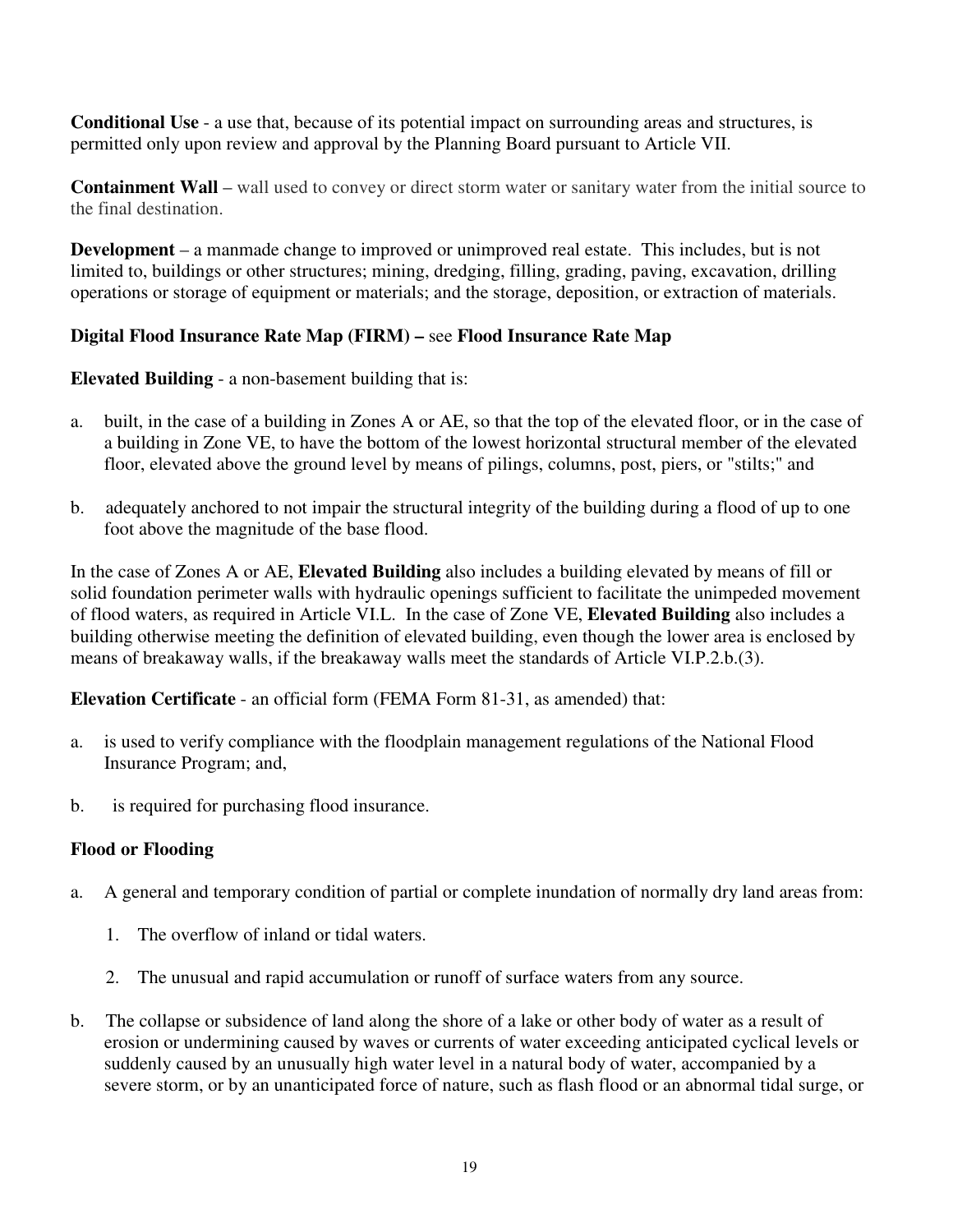by some similarly unusual and unforeseeable event which results in flooding as defined in paragraph a.1. of this definition.

**Flood Elevation Study** - an examination, evaluation and determination of flood hazards and, if appropriate, corresponding water surface elevations.

**Flood Insurance Rate Map (FIRM)** - an official map of a community, on which the Federal Insurance Administrator has delineated both the special hazard areas and the risk premium zones applicable to the community.

#### **Flood Insurance Study** - see **Flood Elevation Study**.

**Floodplain or Floodprone Area** - land area susceptible to being inundated by water from any source (see flooding).

**Floodplain Management** - means the operation of an overall program of corrective and preventive measures for reducing flood damage, including but not limited to emergency preparedness plans, flood control works, and floodplain management regulations.

**Floodplain Management Regulations** - zoning ordinances, subdivision regulations, building codes, health regulations, special purpose ordinances (such as a floodplain ordinance, grading ordinance, and erosion control ordinance) and other applications of police power. The term describes such state or local regulations, in any combination thereof, which provide standards for the purpose of flood damage prevention and reduction.

**Floodproofing** - any combination of structural and non-structural additions, changes, or adjustments to structures which reduce or eliminate flood damage to real estate or improved real property, water and sanitary facilities, structures and contents.

#### **Floodway** - see **Regulatory Floodway**.

**Floodway Encroachment Lines** - the lines marking the limits of floodways on federal, state, and local floodplain maps.

**Freeboard** - a factor of safety usually expressed in feet above a flood level for purposes of floodplain management. Freeboard tends to compensate for the many unknown factors, such as wave action, bridge openings, and the hydrological effect of urbanization of the watershed, which could contribute to flood heights greater than the height calculated for a selected size flood and floodway conditions.

**Functionally Dependent Use** - a use that cannot perform its intended purpose unless it is located or carried out in close proximity to water. The term includes only docking facilities, port facilities that are necessary for the loading and unloading of cargo or passengers, and ship building and ship repair facilities, but does not include long-term storage or related manufacturing facilities.

**Historic Structure** - means any structure that is:

a. Listed individually in the National Register of Historic Places (a listing maintained by the Department of Interior) or preliminarily determined by the Secretary of the Interior as meeting the requirements for individual listing on the National Register;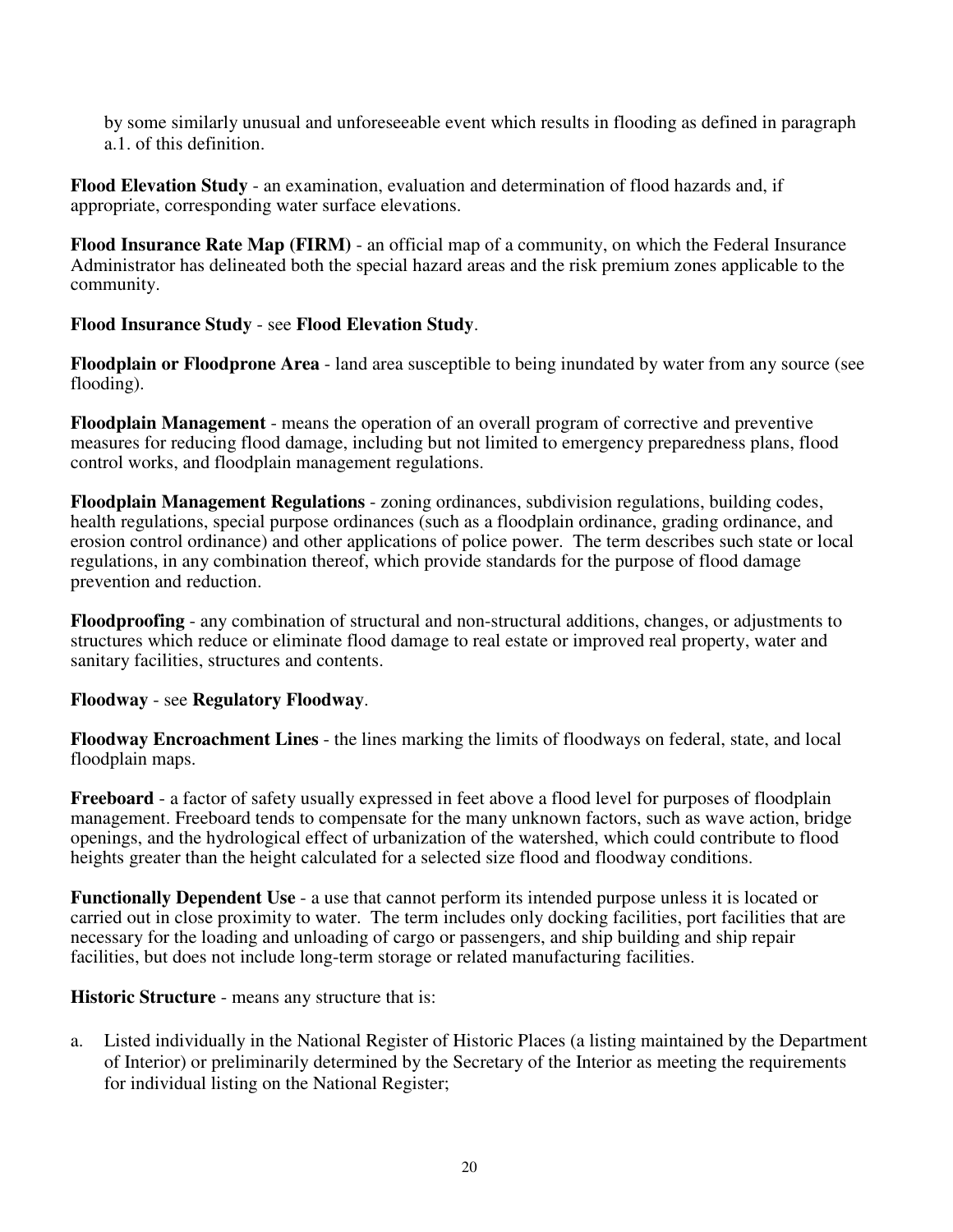- b. Certified or preliminarily determined by the Secretary of the Interior as contributing to the historical significance of a registered historic district or a district preliminarily determined by the Secretary of the Interior to qualify as a registered historic district;
- c. Individually listed on a state inventory of historic places in states with historic preservation programs which have been approved by the Secretary of the Interior; or
- d. Individually listed on a local inventory of historic places in communities with historic preservation programs that have been certified either:
	- 1. By an approved state program as determined by the Secretary of the Interior, or
	- 2. Directly by the Secretary of the Interior in states without approved programs.

**Locally Established Datum** - for purposes of this ordinance, an elevation established for a specific site to which all other elevations at the site are referenced. This elevation is generally not referenced to the National Geodetic Vertical Datum (NGVD), North American Vertical Datum (NAVD) or any other established datum and is used in areas where Mean Sea Level data is too far from a specific site to be practically used.

**Lowest Floor** - the lowest floor of the lowest enclosed area (including basement). An unfinished or flood resistant enclosure, usable solely for parking of vehicles, building access or storage in an area other than a basement area is not considered a building's lowest floor, provided that such enclosure is not built so as to render the structure in violation of the applicable non-elevation design requirements described in Article VI.L. of this Ordinance.

**Manufactured Home** - a structure, transportable in one or more sections, which is built on a permanent chassis and is designed for use with or without a permanent foundation when connected to the required utilities. For floodplain management purposes the term manufactured home also includes park trailers, travel trailers, and other similar vehicles placed on a site for greater than 180 consecutive days.

**Manufactured Home Park or Subdivision** - a parcel (or contiguous parcels) of land divided into two or more manufactured home lots for rent or sale.

**Mean Sea Level** – when related to the National Flood Insurance Program, the National Geodetic Vertical Datum (NGVD) of 1929, North American Vertical Datum (NAVD) or other datum, to which base flood elevations shown on a community's Flood Insurance Rate Map are referenced.

**Minor Development** - means all development that is not new construction or a substantial improvement, such as repairs, maintenance, renovations, or additions, whose value is less than 50% of the market value of the structure. It also includes, but is not limited to: accessory structures as provided for in Article VI.J., mining, dredging, filling, grading, paving, excavation, drilling operations, storage of equipment or materials, deposition or extraction of materials, public or private sewage disposal systems or water supply facilities that do not involve structures; and non-structural projects such as bridges, dams, towers, fencing, pipelines, wharves, and piers.

**National Geodetic Vertical Datum (NGVD)** - the national vertical datum, a standard established in 1929, which is used by the National Flood Insurance Program (NFIP). NGVD is based upon mean sea level in 1929 and also has been called "1929 Mean Sea Level (MSL)".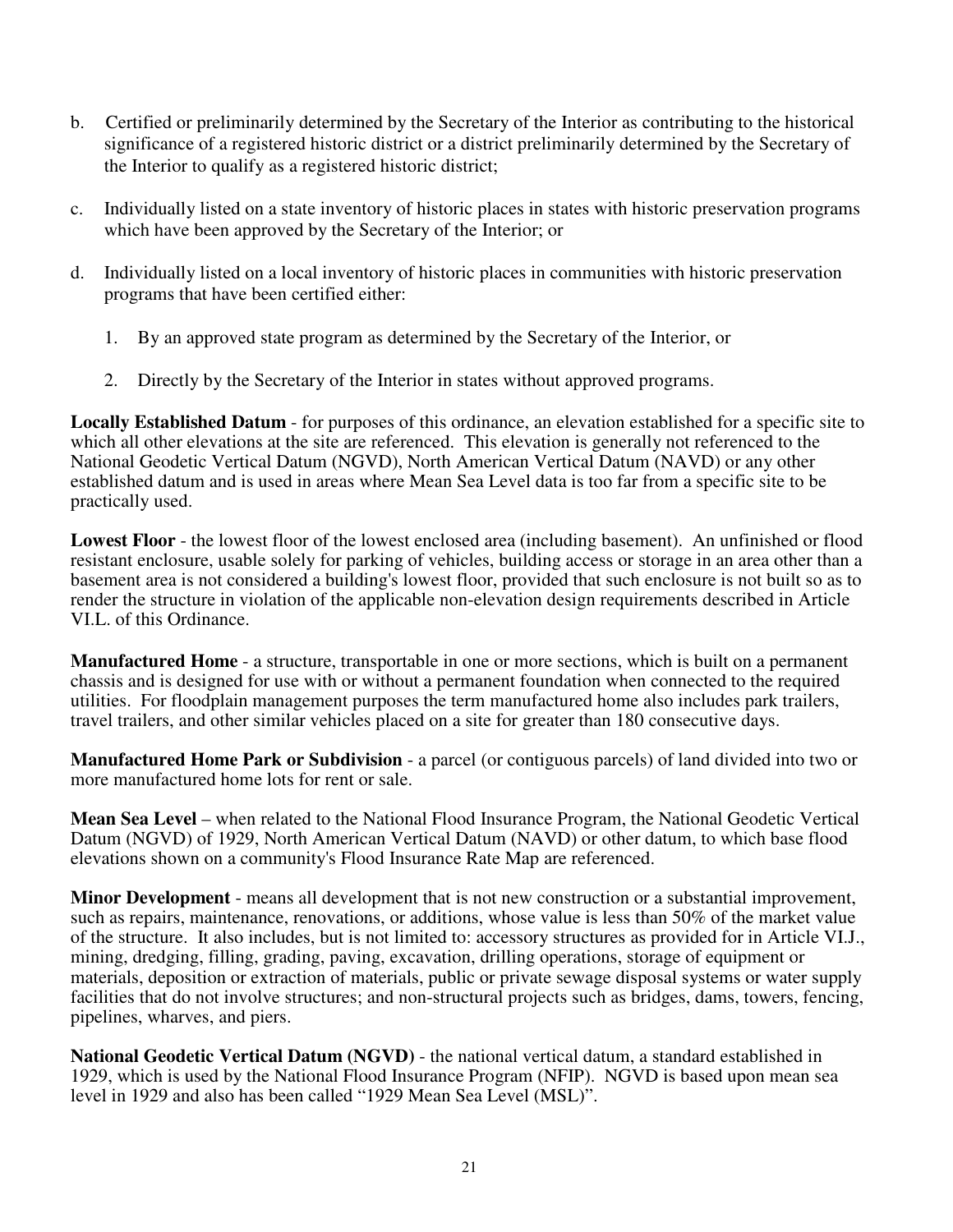**New Construction** - structures for which the "start of construction" commenced on or after the effective date of the initial floodplain management regulations adopted by a community and includes any subsequent improvements to such structures.

**North American Vertical Datum (NAVD)**- means the national datum whose standard was established in 1988, which is the new vertical datum used by the National Flood Insurance Program (NFIP) for all new Flood Insurance Rate Maps. NAVD is based upon vertical datum used by other North American countries such as Canada and Mexico and was established to replace NGVD because of constant movement of the earths crust, glacial rebound, and subsidence and the increasing use of satellite technology.

#### **100-year flood** - see **Base Flood**.

#### **Recreational Vehicle** - a vehicle that is:

- a. built on a single chassis;
- b. 400 square feet or less when measured at the largest horizontal projection, not including slideouts;
- c. designed to be self-propelled or permanently towable by a motor vehicle; and
- d. designed primarily not for use as a permanent dwelling but as temporary living quarters for recreational, camping, travel, or seasonal use.

#### **Regulatory Floodway** –

- a. the channel of a river or other water course and the adjacent land areas that must be reserved in order to discharge the base flood without cumulatively increasing the water surface elevation more than one foot, and
- b. when not designated on the community's Flood Insurance Rate Map, it is considered to be the channel of a river or other water course and the adjacent land areas to a distance of one-half the width of the floodplain, as measured from the normal high water mark to the upland limit of the floodplain.

**Riverine** - relating to, formed by, or resembling a river (including tributaries), stream, brook, etc.

#### **Special Flood Hazard Area** - see **Area of Special Flood Hazard.**

**Start of Construction** - the date the building permit was issued, provided the actual start of construction, repair, reconstruction, rehabilitation, addition, placement, substantial improvement or other improvement was within 180 days of the permit date. The actual start means either the first placement of permanent construction of a structure on a site, such as the pouring of slab or footings, the installation of piles, the construction of columns, or any work beyond the stage of excavation; or the placement of a manufactured home on a foundation. Permanent construction does not include land preparation, such as clearing, grading and filling; nor does it include the installation of streets and/or walkways; nor does it include excavation for basement, footings, piers, or foundations or the erection of temporary forms; nor does it include the installation on the property of accessory buildings, such as garages or sheds not occupied as dwelling units or not part of the main structure. For a substantial improvement, the actual start of construction means the first alteration of any wall, ceiling, floor, or other structural part of a building, or